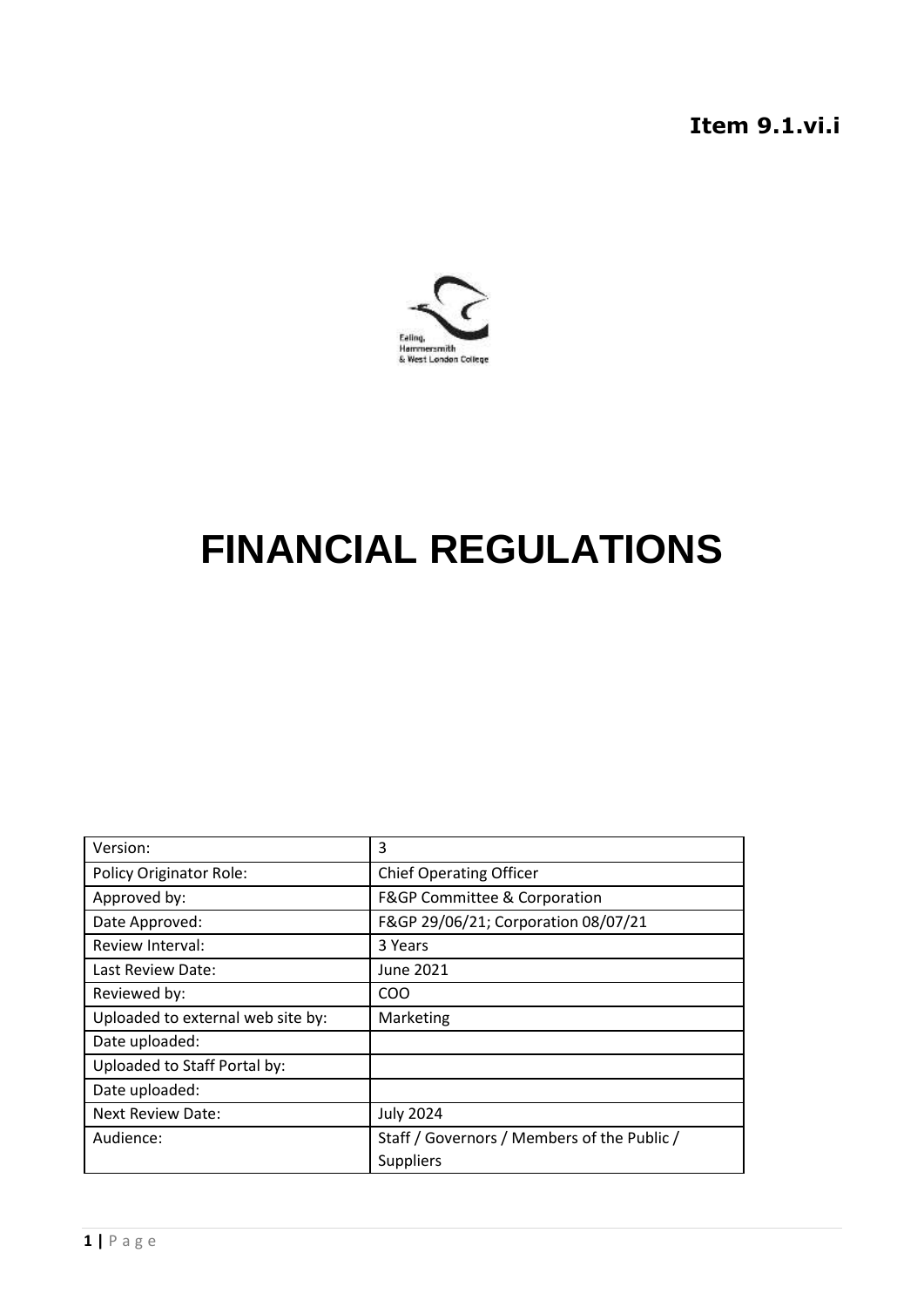# **CONTENTS**

|       | 1. GENERAL PROVISIONS                               | 3              |
|-------|-----------------------------------------------------|----------------|
| 1.1.  | <b>BACKGROUND</b>                                   | 3              |
| 1.2.  | STATUS OF FINANCIAL REGULATIONS                     | 3              |
| 2.    | <b>CORPORATE GOVERNANCE</b>                         | 5              |
| 2.1.  | THE CORPORATION                                     | 5              |
| 2.2.  | <b>DESIGNATED OFFICER</b>                           | 5              |
| 2.3.  | <b>COMMITTEE STRUCTURE</b>                          | 6              |
| 2.4.  | OTHER SENIOR MANAGERS WITH FINANCIAL RESPONSIBILITY | 6              |
| 2.5.  | <b>RISK MANAGEMENT</b>                              | $\overline{7}$ |
| 2.6.  | WHISTLEBLOWING                                      | 8              |
| 2.7.  | <b>CODE OF CONDUCT</b>                              | 9              |
| 3.    | FINANCIAL MANAGEMENT AND CONTROL                    | 10             |
| 3.1.  | <b>FINANCIAL PLANNING</b>                           | 10             |
| 3.2.  | <b>FINANCIAL CONTROL</b>                            | 12             |
| 3.3.  | ACCOUNTING ARRANGEMENTS                             | 13             |
| 3.4.  | <b>AUDIT REQUIREMENTS</b>                           | 15             |
| 3.5.  | <b>BANKING ARRANGEMENTS</b>                         | 17             |
| 3.6.  | <b>INCOME</b>                                       | 18             |
| 3.7.  | OTHER INCOME-GENERATING ACTIVITY                    | 20             |
| 3.8.  | <b>INTELLECTUAL PROPERTY RIGHTS AND PATENTS</b>     | 22             |
| 3.9.  | <b>EXPENDITURE</b>                                  | 22             |
| 3.10. | PAY EXPENDITURE                                     | 31             |
| 3.11. | <b>ASSETS</b>                                       | 33             |
| 3.12. | <b>OTHER</b>                                        | 34             |
| 3.13. | <b>APPENDICES</b>                                   | 36             |

**If you require this document in large print or in any other format, please contact us at k.field@wlc.ac.uk**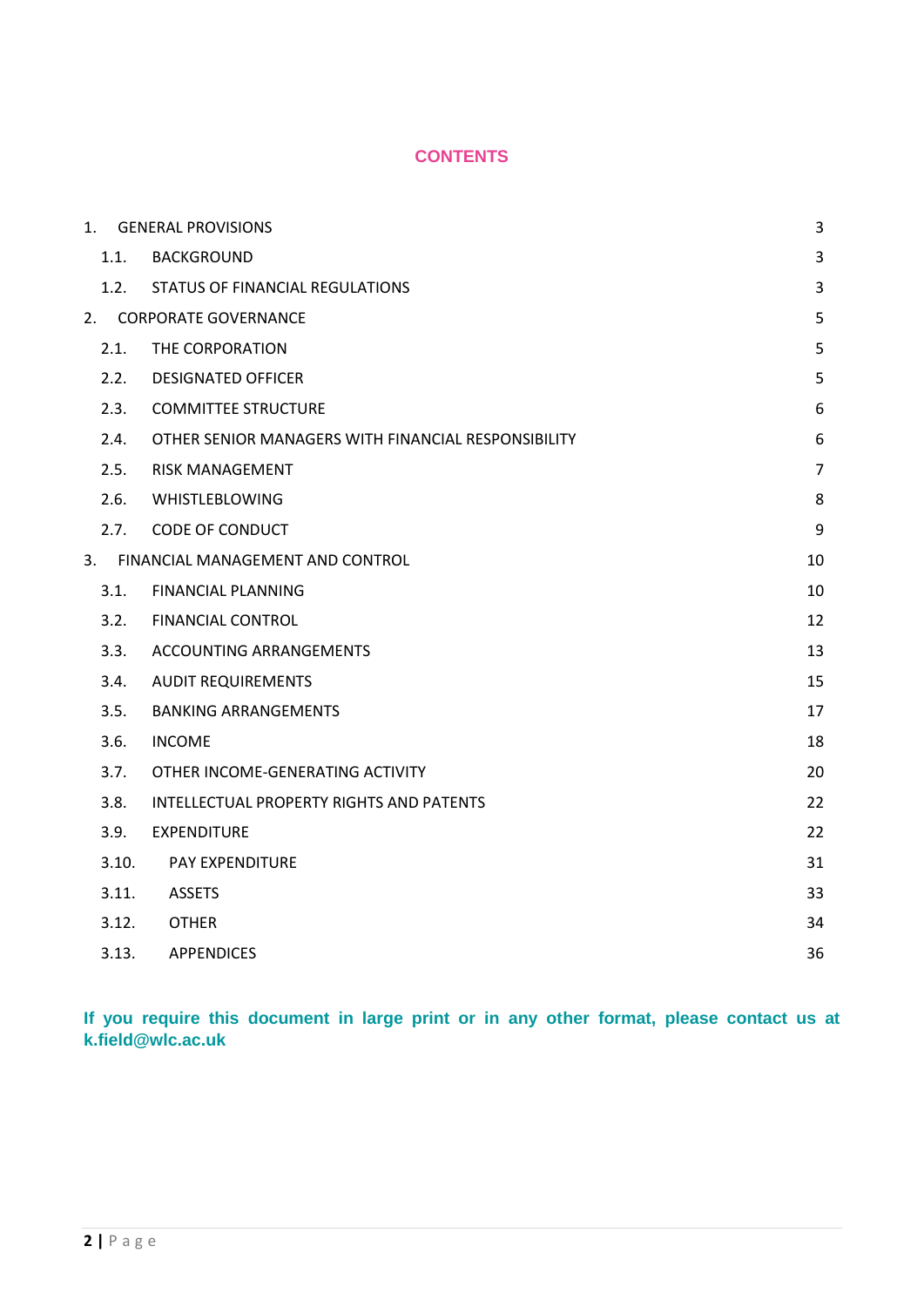# <span id="page-2-0"></span>**1. GENERAL PROVISIONS**

#### <span id="page-2-1"></span>**1.1. BACKGROUND**

- **1.1.1.** The College and its companies is a further education corporation created under the provisions of the Further and Higher Education Act 1992. Its structure of governance is laid down in the instrument and articles of government, which may only be amended by application to the Secretary of State for Education. The College and its companies is accountable through its Corporation, which has ultimate responsibility for the effectiveness of its management and administration.
- **1.1.2.** The College and its companies is an exempt charity by virtue of the Charities Act 2006.
- **1.1.3.** The financial memorandum/ conditions of funding between the funding body and the College and its companies sets out the terms and conditions on which grant is made. The Corporation is responsible for ensuring that conditions of grant are met. As part of this process, the College and its companies must adhere to the funding body's audit code of practice, which requires it to have sound systems of financial and management control. The Corporation must adopt a viable financial strategy to ensure the sustainability and the solvency of the College. The financial regulations of the College and its companies form part of this overall system of accountability.

# <span id="page-2-2"></span>**1.2. STATUS OF FINANCIAL REGULATIONS**

- **1.2.1.** This document sets out the College and its companies' financial regulations. It translates into practical guidance the College and its companies' broad policies relating to financial control. This document was approved by the Finance and General Purposes Committee on 25 July 2019. It applies to the College and all its subsidiary undertakings.
- **1.2.2.** These financial regulations are subordinate to the College's instruments and articles of government and to any restrictions contained within the College's financial memorandum/ conditions of funding with the funding body and the funding body's audit code of practice.
- **1.2.3.** The purpose of these financial regulations is to provide control over the totality of the College and its companies' resources and provide management with assurances that the resources are being properly applied for the achievement of the College and its companies' strategic plan and business objectives:
	- $\triangleright$  financial viability and sustainability;
	- $\triangleright$  achieving value for money;
	- $\triangleright$  fulfilling its responsibility for the provision of effective financial controls over the use of public funds;
	- $\triangleright$  ensuring that the College and its companies complies with all relevant legislation; and
	- $\triangleright$  safeguarding the assets of the College and its companies.
- **1.2.4.** Compliance with the financial regulations is compulsory for all staff and contractors connected with the College and its companies. Any member of staff who fails to comply with the financial regulations may be subject to disciplinary action under the College's disciplinary policy. The Corporation will be notified of any such breach through the Audit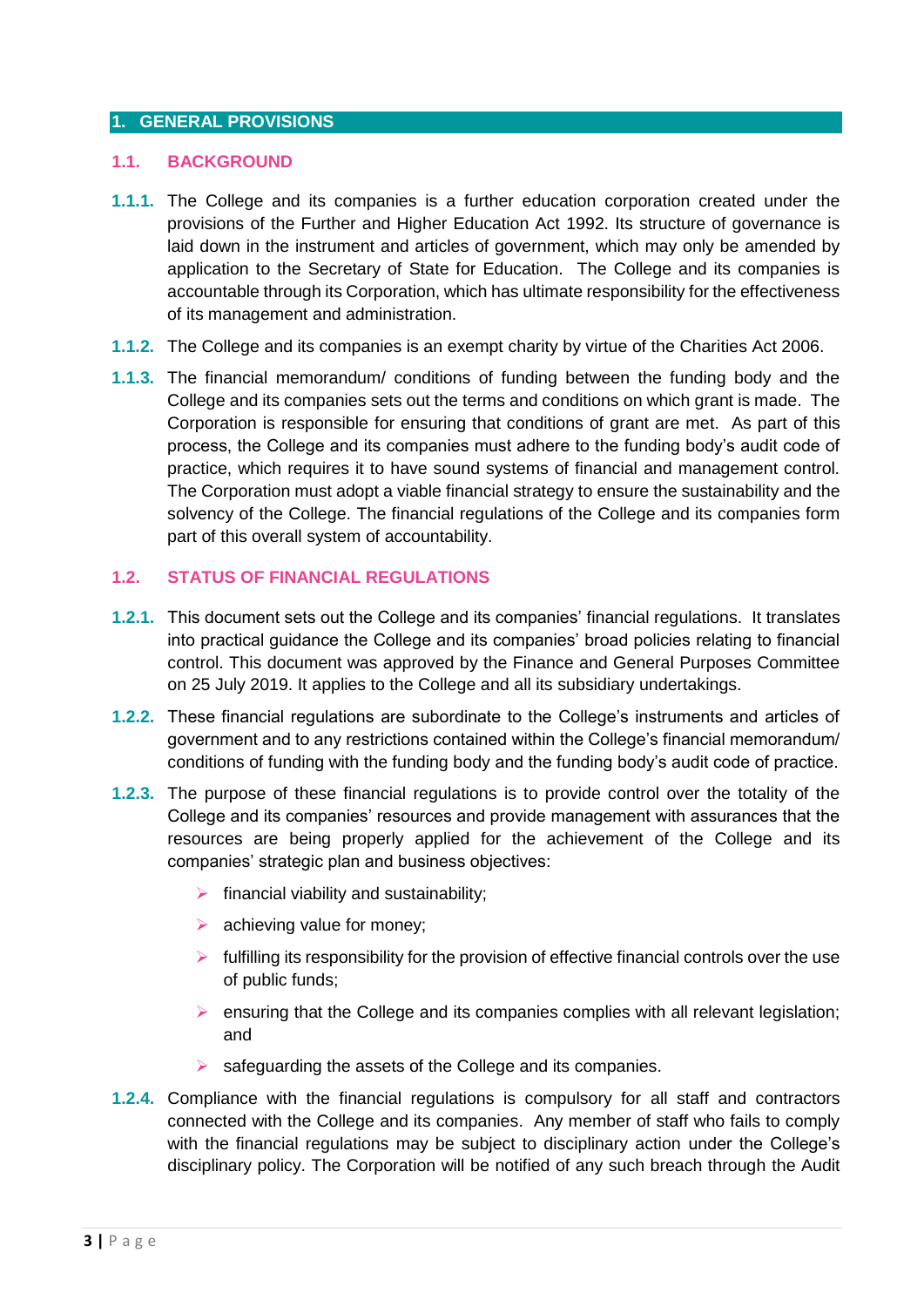Committee. It is the responsibility of Senior Leadership Team to ensure that their staff are made aware of the existence and content of the College and its companies' financial regulations.

- **1.2.5.** The Finance and General Purposes Committee is responsible for maintaining a continuous review of the financial regulations, through the Chief Operating Officer, and for advising the Corporation of any additions or changes necessary.
- **1.2.6.** In exceptional circumstances, this Committee may authorise a departure from the detailed provisions herein, such departure to be reported to the Corporation at the earliest opportunity.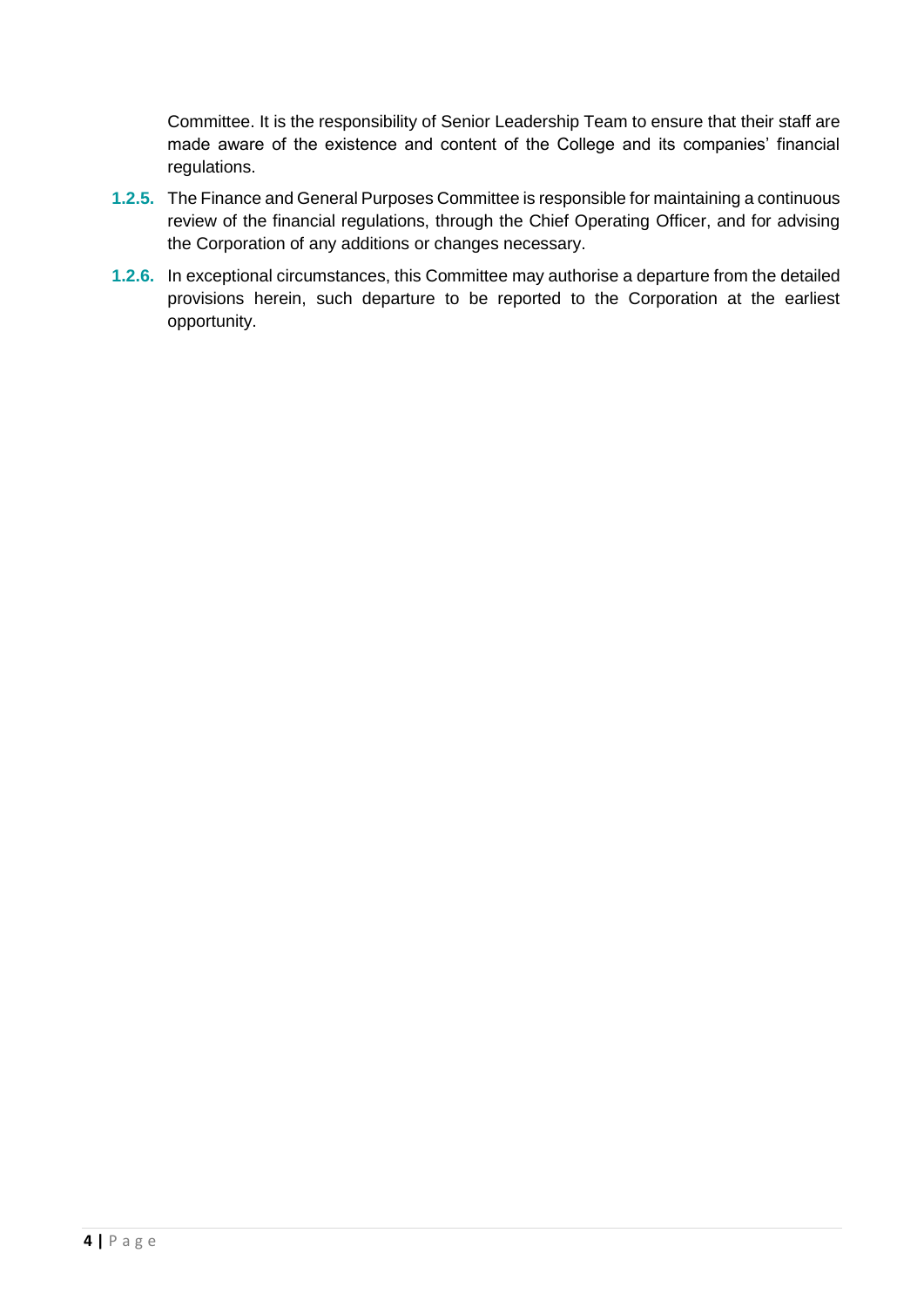#### <span id="page-4-0"></span>**2. CORPORATE GOVERNANCE**

#### <span id="page-4-1"></span>**2.1. THE CORPORATION**

- **2.1.1.** The Corporation is responsible for the management and administration of the College and its companies. Its financial responsibilities are to:
	- $\triangleright$  ensure the solvency of the College and its companies and the safeguarding of the College and its companies' assets;
	- $\triangleright$  appoint, grade, suspend, dismiss and determine the pay and conditions of service of the CEO & Principal and other senior post-holders;
	- $\triangleright$  set a framework for pay and conditions of service of all other staff;
	- $\triangleright$  ensure that the financial, planning and other management controls, including controls against fraud and theft, applied by the College and its companies are appropriate and sufficient to safeguard public funds;
	- $\triangleright$  approve the appointment of external auditors, and an internal audit service if required;
	- $\triangleright$  secure the efficient, economical and effective management of all the College and its companies' resources and expenditure, capital assets and equipment, and staff, so that the investment of public funds in the College and its companies is not put at risk;
	- $\triangleright$  ensure that appropriate financial considerations are taken into account at all stages in reaching decisions and in their execution;
	- $\triangleright$  plan and conduct its financial and academic affairs in line with the College Strategic Plan
	- $\triangleright$  approve an annual budget before the start of each financial year; in line with the College's overall financial strategy and strategic plan
	- $\triangleright$  determine tuition fees, including Apprenticeship fees;
	- $\triangleright$  ensure that the College and its companies comply with the funding body's audit code of practice;
	- $\triangleright$  approve the College's strategic plan; and
	- $\triangleright$  approve the annual financial statements.

#### <span id="page-4-2"></span>**2.2. DESIGNATED OFFICER**

**2.2.1.** The CEO & Principal is the College and its companies' designated Chief Accounting officer and is responsible for ensuring the financial administration of the College and its companies' affairs are in accordance with the financial memorandum/ conditions of funding with all funding bodies. As the designated Chief Accounting officer, the CEO & Principal may be required to justify any of the College and its companies' financial matters to the Public Accounts Committee at the House of Commons.

In particular, the articles of government 3 (2)(e) charge the CEO & Principal with responsibility: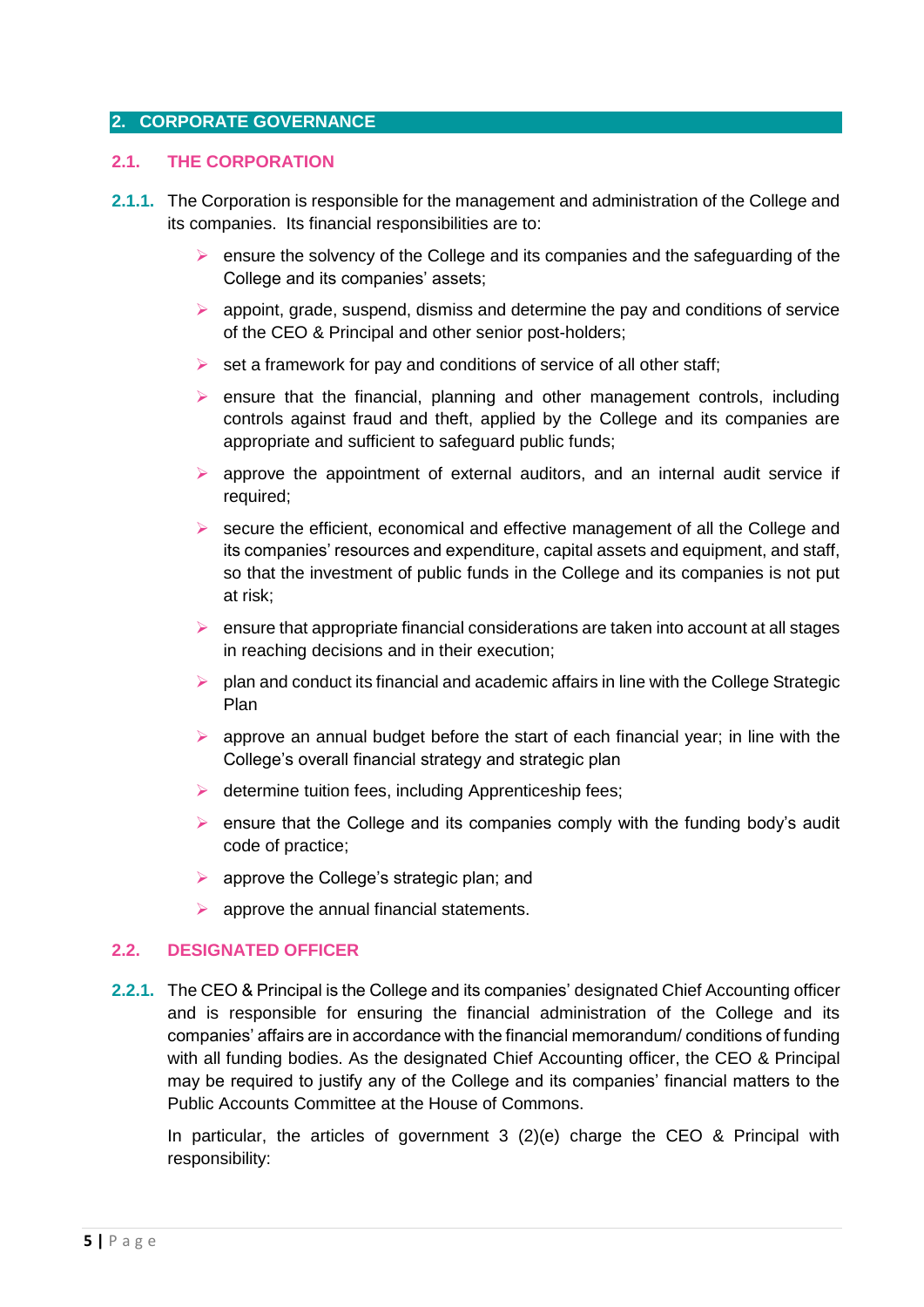*"...for preparing annual estimates of income and expenditure, for consideration and approval by the Corporation, and for the management of budget and resources, within the estimates approved by the Corporation."*

The CEO & Principal shall demonstrate his or her oversight of financial matters by signing the balance sheet and the statement of corporate governance within the annual financial statements, and the CEO & Principal's statement of the two-year financial forecasts submitted to the funding body.

#### <span id="page-5-0"></span>**2.3. COMMITTEE STRUCTURE**

- **2.3.1.** The Corporation has ultimate responsibility for the College and its companies' finances, but delegates specific powers and processes to the committees detailed below:
	- **Finance and General Purposes Committee**
	- $\triangleright$  Audit Committee
	- ▶ Curriculum Quality and Performance Committee
	- $\triangleright$  Remuneration Committee
	- Search and Governance Committee

# <span id="page-5-1"></span>**2.4. OTHER SENIOR MANAGERS WITH FINANCIAL RESPONSIBILITY**

# **2.4.1. The Chief Operating Officer**

Day-to-day financial administration is controlled by the Chief Operating Officer, who is responsible to the CEO & Principal for:

- $\triangleright$  preparing annual capital and revenue budgets and financial plans;
- $\triangleright$  preparing accounts, management information, monitoring and control of expenditure against budgets and all financial operations;
- $\triangleright$  preparing the College and its companies' annual accounts and other financial statements and accounts which the College and its companies are required to submit to other authorities;
- $\triangleright$  ensuring that the College and its companies maintain satisfactory financial systems and records;
- $\triangleright$  providing professional advice on all matters relating to financial policies and procedures; and
- $\triangleright$  day-to-day liaison with internal and external auditors in order to achieve efficient processes.

[Appendix D](#page-36-0) shows, for the main areas in which advice is sought, details of the key contacts within the Finance Department.

#### **2.4.2. Senior Leadership Team**

The Senior Leadership Team (SLT) are ultimately responsible to the CEO & Principal for financial management for the areas or activities they control. They are advised by the Chief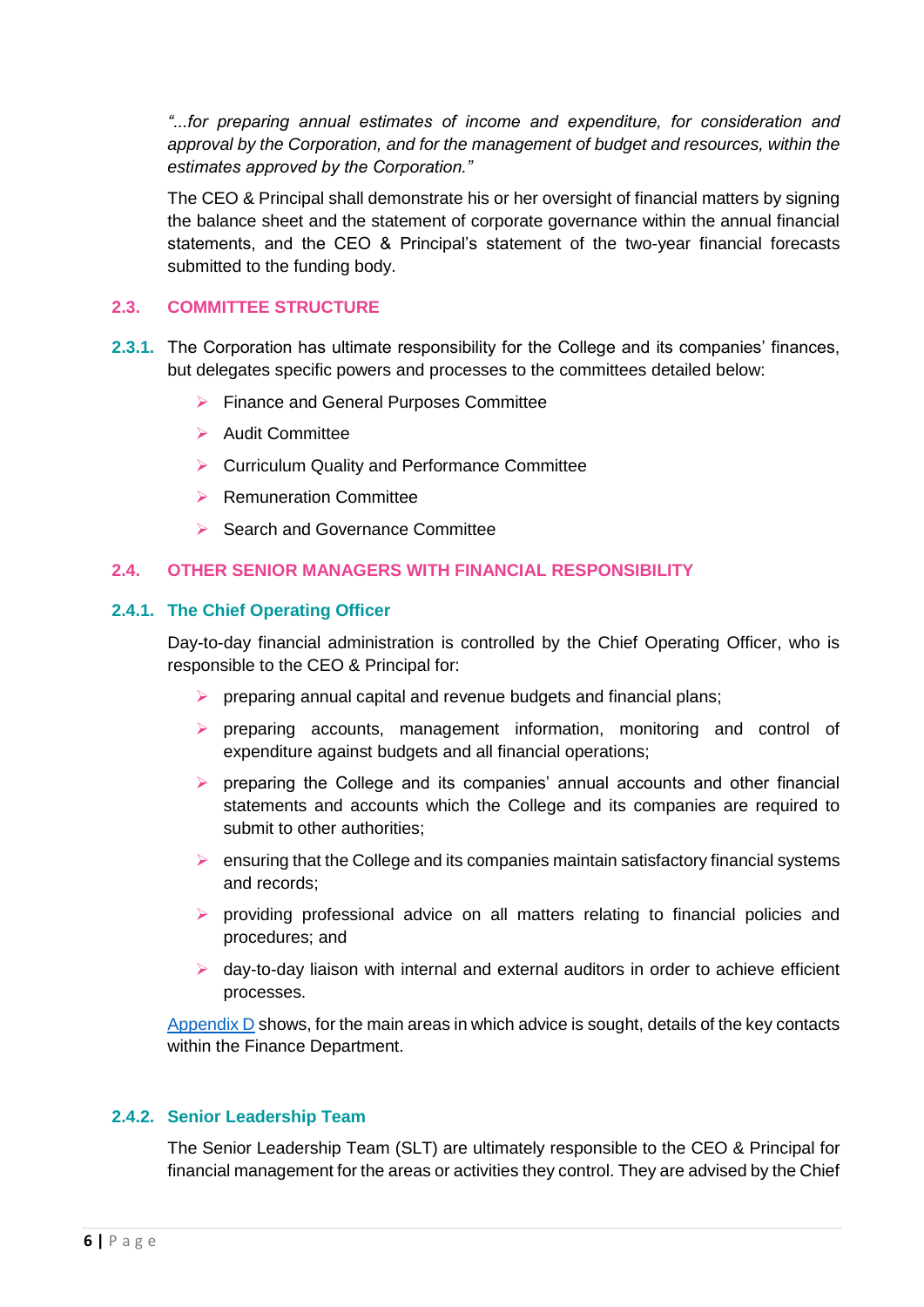Operating Officer in executing their financial duties. The Chief Operating Officer will also supervise and approve the financial systems operating within their departments, including the form in which accounts and financial records are kept. Directors and Heads of Department are responsible for establishing and maintaining clear lines of responsibility within their department for all financial matters. Where resources are devolved to budget holders, they are accountable to their Director/SLT Member for their own budget.

Directors shall provide the Chief Operating Officer with such information as may be required to enable:

- $\triangleright$  compilation of the College and its companies' financial statements;
- $\triangleright$  compilation of the College and its companies' annual budgets;
- $\triangleright$  implementation of financial planning; and
- $\triangleright$  implementation of audit and financial reviews, projects and value for money studies.

# **2.4.3. All members of staff**

All members of staff should be aware of, and have a general responsibility for, the security of the College and its companies' property, for avoiding loss and for due economy in the use of resources.

They should ensure that they are aware of the College and its companies' financial authority limits and the values of purchases for which quotations and tenders are required.

They shall make available any relevant records or information to the Chief Operating Officer or their authorised representative in connection with the implementation of the College and its companies' financial policies, these financial regulations and the system of financial control.

They shall provide the Chief Operating Officer with such financial and other information as he or she may deem necessary, from time to time, to carry out the requirements of the Corporation.

They shall immediately notify the Chief Operating Officer whenever any matter arises which involves, or is thought to involve, irregularities concerning, inter alia, cash or property of the College and its companies. The Chief Operating Officer shall inform the CEO & Principal and take such steps as he or she considers necessary by way of investigation and report.

#### <span id="page-6-0"></span>**2.5. RISK MANAGEMENT**

- **2.5.1.** The College and its companies acknowledge the risks inherent in the business, and are committed to managing those risks that pose a significant threat to the achievement of business objectives and financial health. Detailed guidance on the level of risk considered to be acceptable/unacceptable by the College and its companies will be set out in a separate risk management plan.
- **2.5.2.** The Corporation has overall responsibility for ensuring there is a risk management plan and a common approach to the management of risk throughout the College and its companies through the development, implementation and embedment within the organisation of a formal, structured risk management process.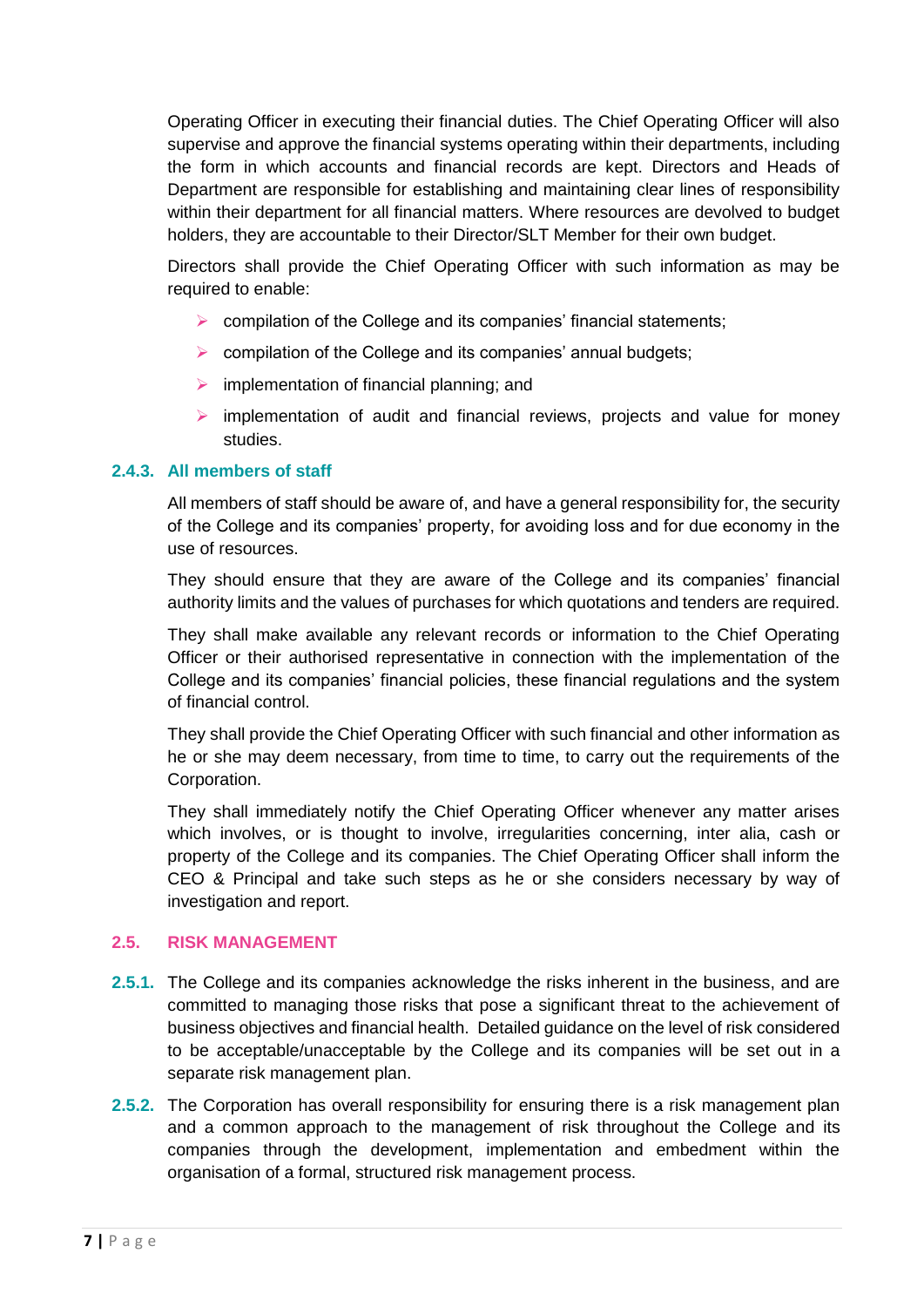- **2.5.3.** In line with this policy, the Corporation requires that the risk management plan and supporting procedures include:
	- $\triangleright$  the adoption of common terminology in relation to the definition of risk and risk management;
	- $\triangleright$  the establishment of College-wide criteria for the measurement of risk, linking the threats to their potential impact and the likelihood of their occurrence together with a sensitivity analysis;
	- $\triangleright$  a decision on the level of risk to be accepted, together with tolerance levels expressed in terms of measurable outcomes;
	- $\triangleright$  a decision on the level of risk to be covered by insurance;
	- $\triangleright$  detailed regular review at department or support function level to identify significant risks associated with the achievement of key objectives and other relevant areas;
	- $\triangleright$  development of risk management and contingency plans for all significant risks, to include a designated 'risk owner' who will be responsible and accountable for managing the risk in question;
	- $\triangleright$  regular reporting to the Corporation of all risks above established tolerance levels; and
	- $\triangleright$  an annual review of the implementation of risk management arrangements.

The strategy and procedures must be capable of independent verification.

**2.5.4.** The Senior Leadership Team must ensure that any agreements negotiated within their departments with external bodies cover any legal liabilities to which the College and its companies may be exposed. The advice of the Chief Operating Officer should be sought to ensure that this is the case. The Chief Operating Officer must also ensure that any agreements that are to be entered into are first tabled at Executive Team meetings with appropriate business plans.

#### <span id="page-7-0"></span>**2.6. WHISTLEBLOWING**

- **2.6.1.** Whistleblowing in the context of the Public Interest Disclosure Act is the disclosure by an employee (or other party) about malpractice in the workplace. A whistleblower can blow the whistle about crime, civil offences (including negligence, breach of contract, etc), miscarriage of justice, danger to health and safety or the environment and the cover-up of any of these. It does not matter whether or not the information is confidential and the whistleblowing can extend to malpractice occurring in the UK and any other country or territory.
- **2.6.2.** Normally, any concern about a workplace matter at the College and its companies should be raised with the relevant member of staff's immediate line manager or Director. However, the College and its companies recognise that the seriousness or sensitivity of some issues, together with the identity of the person the member of staff thinks may be involved, may make this difficult or impossible.
- **2.6.3.** A member of staff may, therefore, make the disclosure to any Director. If the member of staff does not wish to raise the matter with this person, or with the CEO & Principal or the Chair of the Corporation, it may be raised with the Chair of the Audit Committee.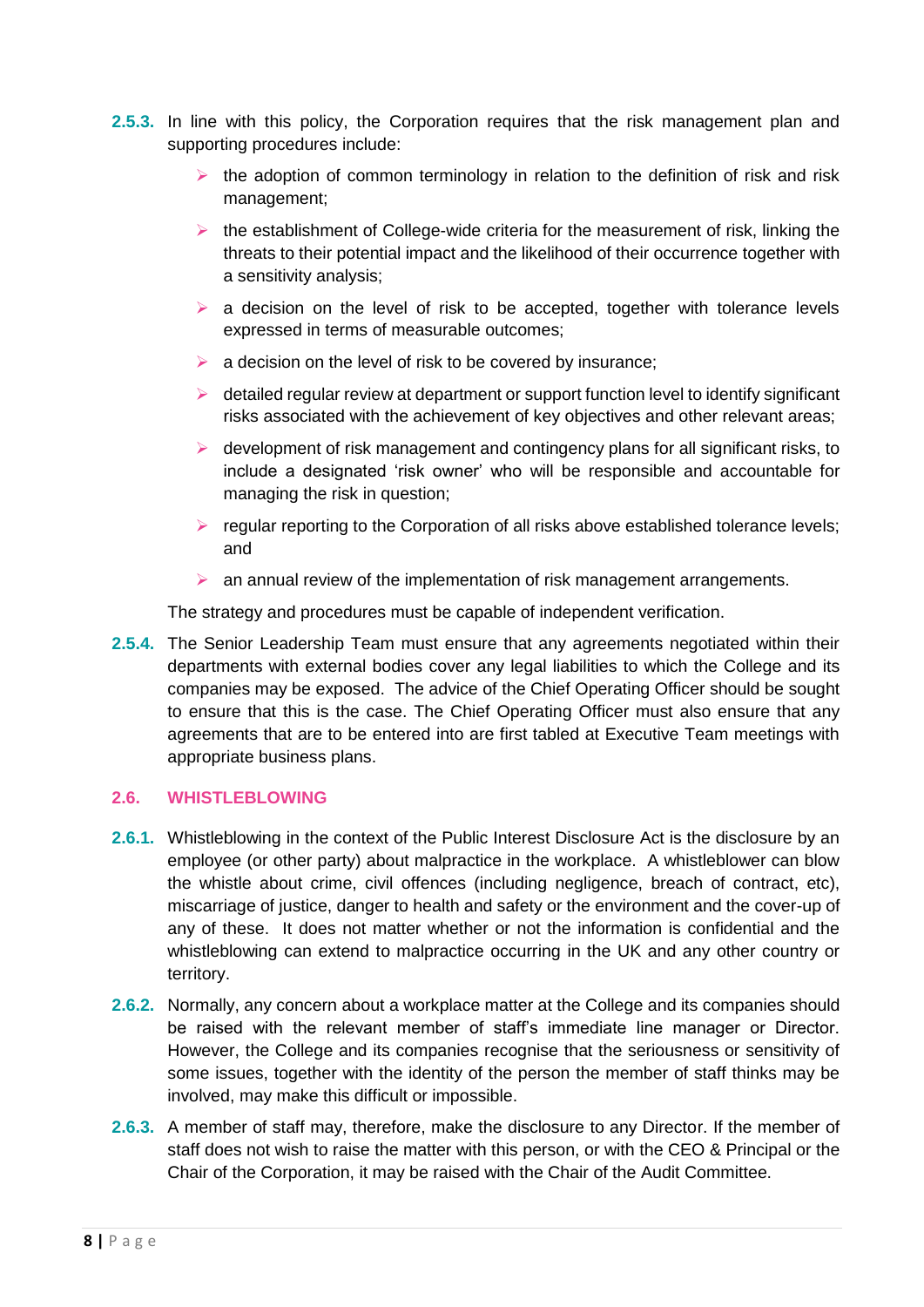**2.6.4.** The full procedure for whistleblowing is set out in the College's Public Interest Disclosure (whistleblowing) policy, which is available from the Clerk to the Corporation.

# <span id="page-8-0"></span>**2.7. CODE OF CONDUCT**

- **2.7.1.** The College and its companies are committed to the highest standards of openness, integrity and accountability. They seek to conduct their affairs in a responsible manner, having regard to the principles established by the Committee on Standards in Public Life (formerly known as the Nolan Committee), which members of staff at all levels are expected to observe. These principles are set out at [Appendix E.](#page-36-1)
- **2.7.2.** Additionally, members of the Corporation, senior management or those involved in procurement are required to disclose interests in the College's register of interests maintained by the Clerk to the Corporation. They will also be responsible for ensuring that entries in the register relating to them are kept up to date regularly and promptly, as prescribed in the financial procedures.
- **2.7.3.** In particular, no person shall be a signatory to a College and its companies' contract where he or she also has an interest in the activities of the other party.

# **2.7.4. Receiving gifts or hospitality**

It is an offence under the Bribery Act 2012 for members of staff to accept corruptly any gift or consideration as an inducement or reward for doing, or refraining from doing, anything in an official capacity or showing favour or disfavour to any person in an official capacity. The guiding principles to be followed by all members of staff must be:

- $\triangleright$  the conduct of individuals should not create suspicion of any conflict between their official duty and their private interest; and
- $\triangleright$  the action of individuals acting in an official capacity should not give the impression (to any member of the public, to any organisation with whom they deal or to their colleagues) that they have been (or may have been) influenced by a benefit to show favour or disfavour to any person or organisation.

Thus, members of staff should not accept any gifts, rewards or hospitality (or have them given to members of their families) from any organisation or individual with whom they have contact in the course of their work that would cause them to reach a position whereby they might be, or might be deemed by others to have been, influenced in making a business decision as a consequence of accepting such hospitality. The frequency and scale of hospitality accepted should not be significantly greater than the College and its companies would be likely to provide in return.

When it is not easy to decide between what is and what is not acceptable in terms of gifts or hospitality, the offer should be declined or advice sought from the Chief Operating Officer. A register will be maintained by the Clerk to the Corporation and a note appended to the relevant personal file.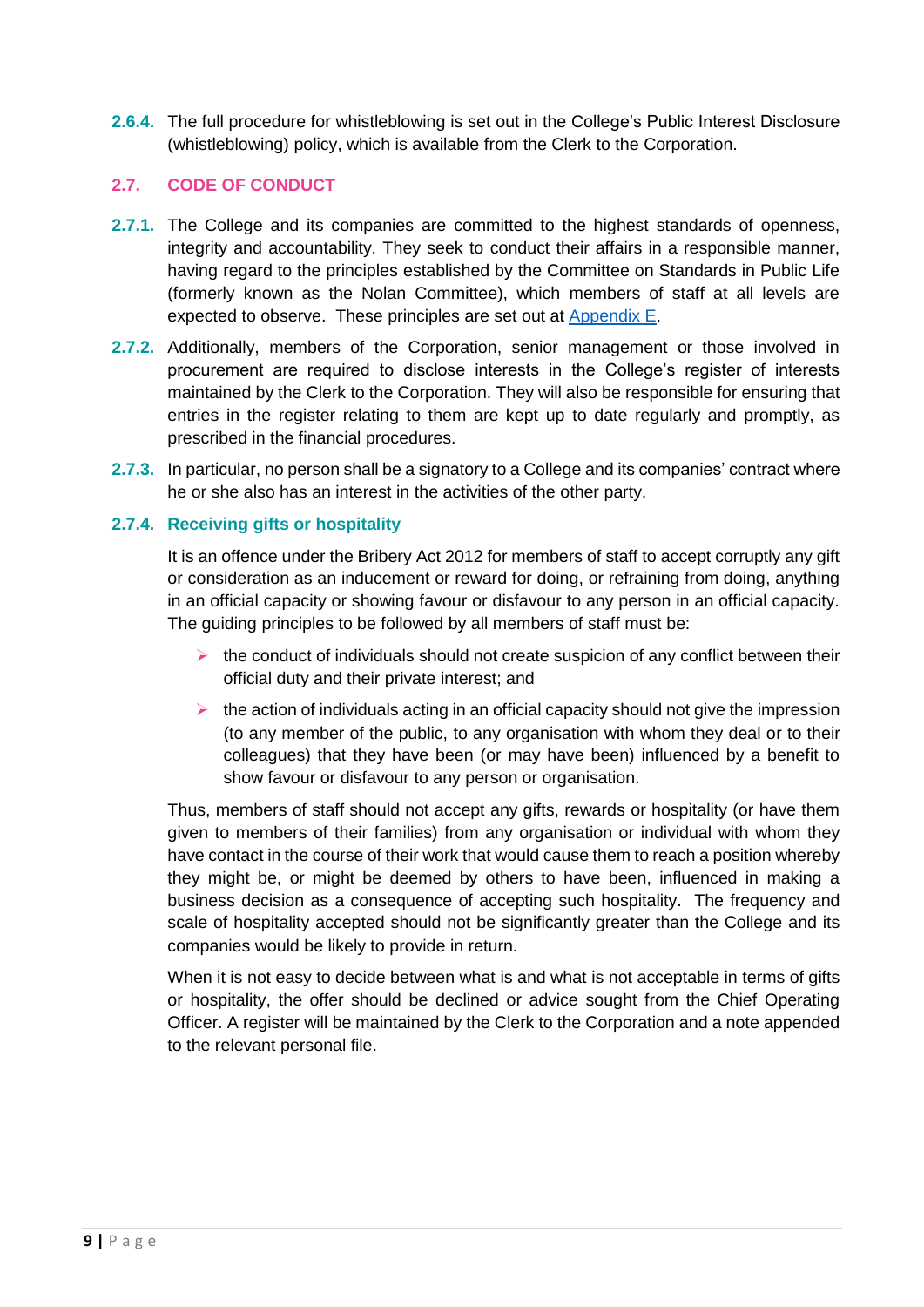#### <span id="page-9-0"></span>**3. FINANCIAL MANAGEMENT AND CONTROL**

#### <span id="page-9-1"></span>**3.1. FINANCIAL PLANNING**

**3.1.1.** The Chief Operating Officer is responsible for preparing annually a rolling three-year financial plan for approval by the Corporation on the recommendation of the Finance and General Purposes Committee and for preparing financial forecasts for submission to the funding body. Financial plans should be consistent with the Strategic Plans approved by the Corporation.

#### **3.1.2. Budget objectives**

The Corporation will, from time to time, set budget objectives for the College and its companies. These will help the Chief Operating Officer in preparing his or her more detailed financial plans for the College and its companies.

#### **3.1.3. Resource allocation**

Resources are allocated annually by the Corporation on the recommendation of the Finance and General Purposes Committee, and on the basis of the above objectives. Senior Leadership Team members and Budget Holders are responsible for the economic, effective and efficient use of resources allocated to them.

#### **3.1.4. Budget preparation and allocation**

The College budget for the following year is proposed by the Senior Management Team/Chief Operating Officer, examined by the Finance and General Purposes Committee and approved by the Corporation. Budget holders will be responsible for monitoring resource allocation within their section and for making recommendations for any appropriate redistribution of resource. These will be monitored by the Chief Operating Officer who will provide regular reports to the Senior Management Team and the Finance and General Purposes Committee.

All budget holders must provide information necessary in accordance with notified deadlines for the Chief Operating Officer to compile the annual budget which will form the basis of the financial projections required for submission to the Education and Skills Funding Agency (ESFA).

No expenditure should be entered into unless a budgetary provision has been agreed. The Corporation gives final budgetary approval and formal notification is sent to the budget holder.

The Chief Operating Officer is responsible for the preparation of plans for resource allocation and for long term financial forecasts for submission to the Finance and General Purposes Committee and the Corporation.

The Chief Operating Officer is responsible to the CEO & Principal for ensuring that proper procedures exist for the control of expenditure against approved budgets.

All proposals for new developments involving additional expenditure in the budget cannot be approved by the Corporation without a report containing a section dealing with the financial implications which has been approved by the Chief Operating Officer before submission to any committee or the Corporation.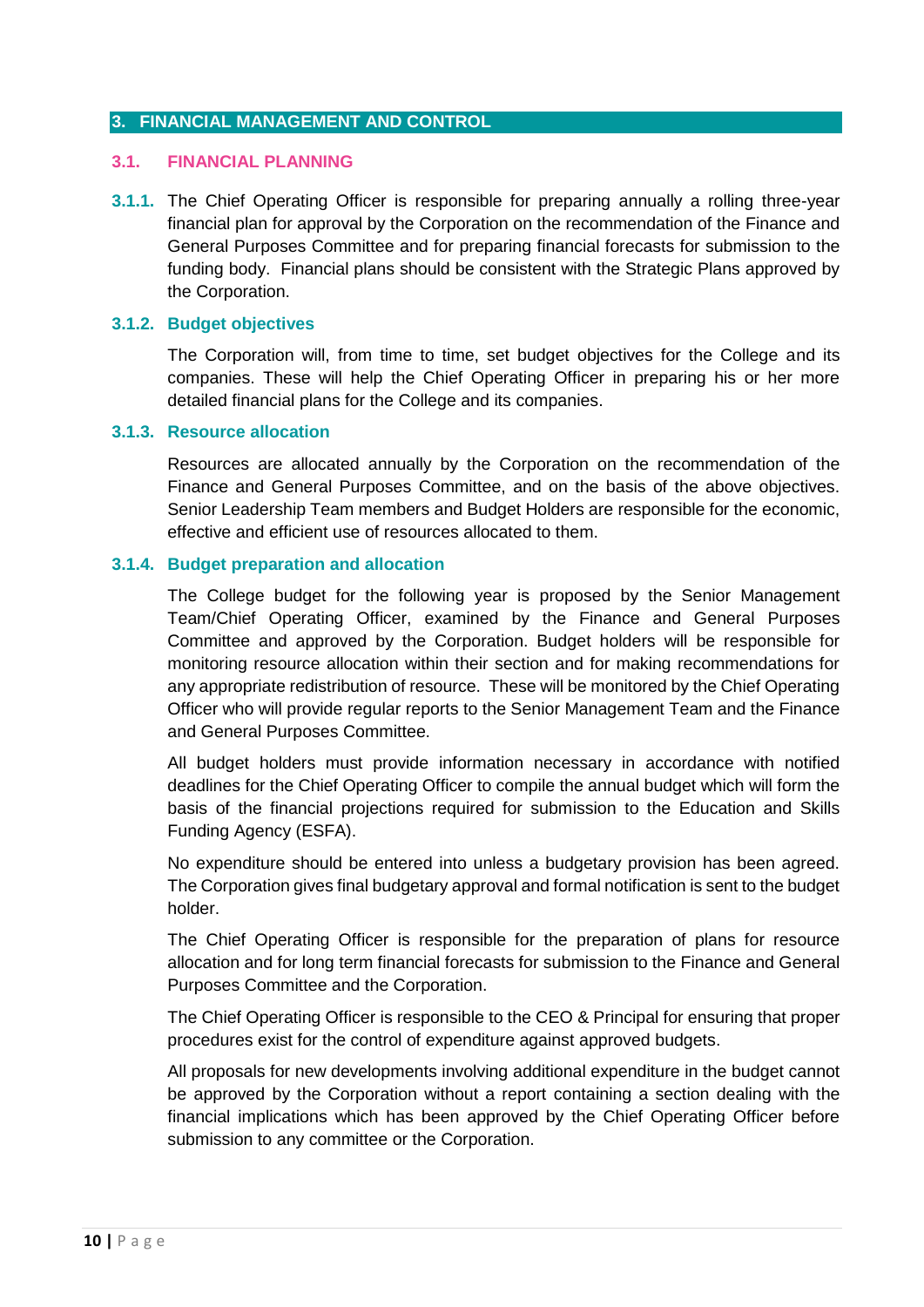Budget holders are ultimately accountable to the CEO & Principal via the Chief Operating Officer for the proper use of funds in accordance with these regulations and any procedural notes issued to budget holders. Budget holders may delegate authority to incur expenditure within their budgets but retain ultimate responsibility for the control of the expenditure.

The Chief Operating Officer is responsible for providing budget holders with the necessary financial management information or appropriate training on the financial system so that budgets can be closely monitored. Financial information may be provided via computer interrogation but budget holders must ensure the security of the information and that those who are permitted to access information conform to required procedures.

Budget holders must inform the Chief Operating Officer when:

- a) expenditure not provided for in the approved budget is contemplated;
- b) it appears that the approved budget expenditure may be exceeded or the approved budgeted income is unlikely to be achieved; and
- c) expenditure may need to be committed in advance of the financial year for which it has been authorised.

Any requests from budget holders for additional expenditure over budget for £1,000 or more will be the subject of a report to the Senior Management Team. The financial implications included in the report must have been agreed with the Chief Operating Officer.

The annual budget preparation timetable is as follows:

The budget timetable should be issued to all directorates prior to the first Finance and General Purposes Committee meeting of the new financial year. Subject to approval of the timetable by the Finance and General Purposes Committee, the Chief Operating Officer will request outline budgets in February/March from department managers for submission by the end of March/April.

The Senior Leadership Team will consult with a view to final budgets for the end of May. The final budget shall be approved by the Corporation by the end of July. Minor revisions and virement may be carried out in October when the outcome of enrolment is clear.

# **3.1.5. Capital Expenditure Budget**

Capital expenditure includes the following:

- (a) purchase of land and buildings;
- (b) site works, erection, alteration and improvement of buildings;
- (c) professional fees in respect of the above; and
- (d) purchase of and installation of new furniture, fixtures and equipment providing that such items cost £1,000 or more.

The Senior Management Team will consider an annual capital programme prepared by the Chief Operating Officer by February/March for major capital requirement to be forwarded to the Finance and General Purposes Committee so that any revenue implications of the capital programme can be considered. No capital expenditure must be incurred outside of the approved capital programme.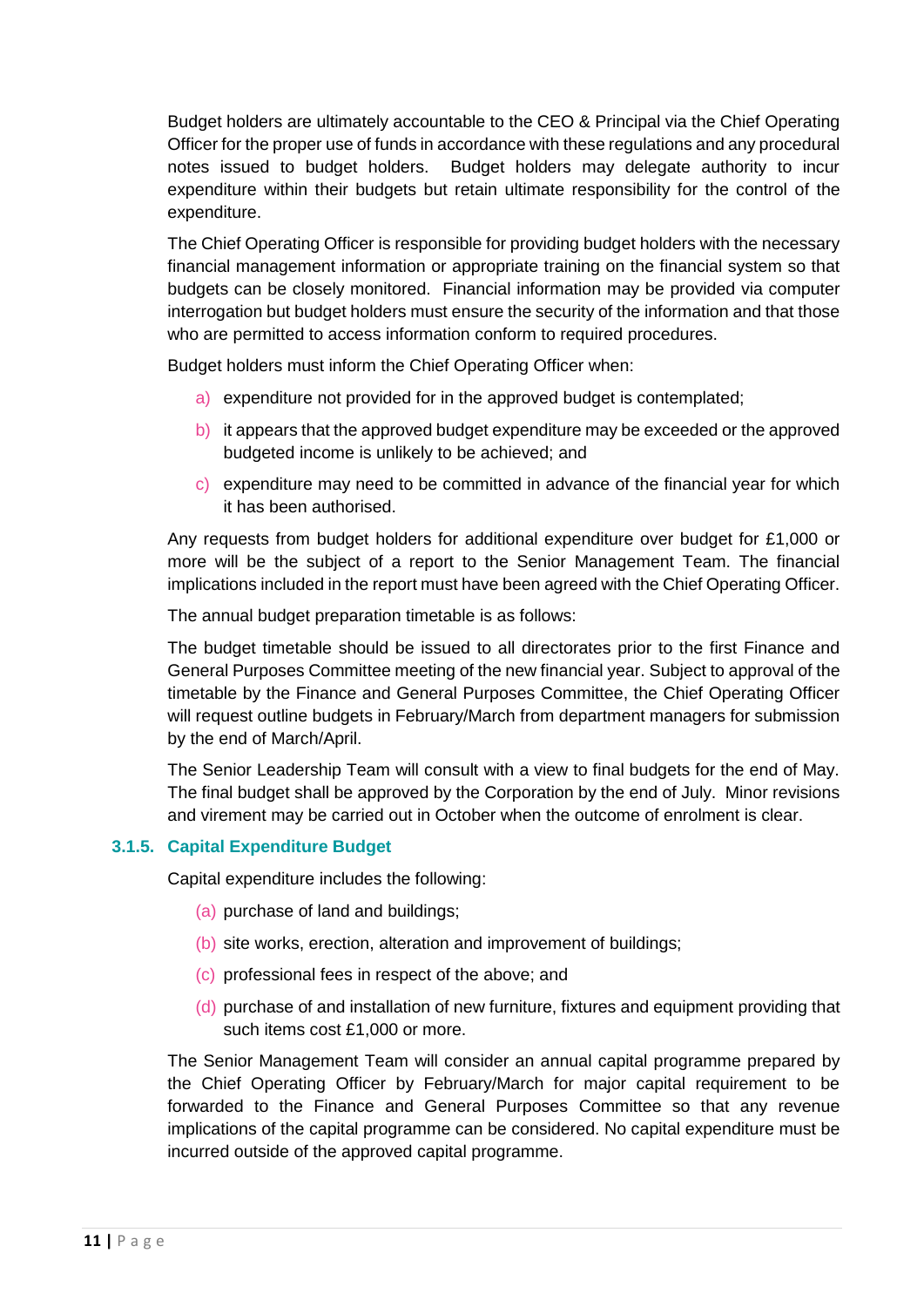The appropriate capital project officer is responsible for providing regular statements of current capital expenditure on building works against the authorised programmes to the Senior Management Team. The format of these statements should be agreed with the Chief Operating Officer.

The appropriate capital project officer must give notice to the Chief Operating Officer when there is a likelihood of a scheme overspending. It is the responsibility of the project officer to ensure that projects keep within budget and to obtain supplementary estimates before a project budget is exceeded.

The Executive Team will oversee the execution of authorised projects on behalf of the Finance and General Purposes Committee.

Any borrowing needed to finance the capital programme will be in accordance with the Regulations on Borrowing.

Following completion of a capital project in excess of £50,000 in value, a post-project evaluation or final report should be submitted to the Finance and General Purposes Committee including actual expenditure against budget and reconciling funding arrangements where a variance has occurred as well as other issues affecting completion of the project. Post-project evaluations may also need to be sent to the relevant funding body, as laid down in funding body guidelines.

#### **3.1.6. Overseas activity**

In planning and undertaking overseas activity, the College and its companies must have due regard to the relevant guidelines issued by the funding body.

#### **3.1.7. Other major developments**

Any new aspect of business, or proposed establishment of a company or joint venture, which will require an investment in buildings, resources or staff time of more than £50,000 should be presented for approval to the Finance and General Purposes Committee.

The Chief Operating Officer will establish protocols for these major developments to enable them to be considered for approval by the Corporation. These will set out the information and financial criteria that are required for each proposed development. In order that an appropriate decision can be made.

# <span id="page-11-0"></span>**3.2. FINANCIAL CONTROL**

#### **3.2.1. Budgetary control**

The control of income and expenditure within an agreed budget is the responsibility of the designated budget holder, who must ensure that day-to-day monitoring is undertaken effectively. Budget holders are responsible to their SLT Member/Director for the income and expenditure appropriate to their budget.

Significant departures from agreed budgetary targets must be reported immediately to the Chief Operating Officer by the Director concerned and corrective action taken as necessary.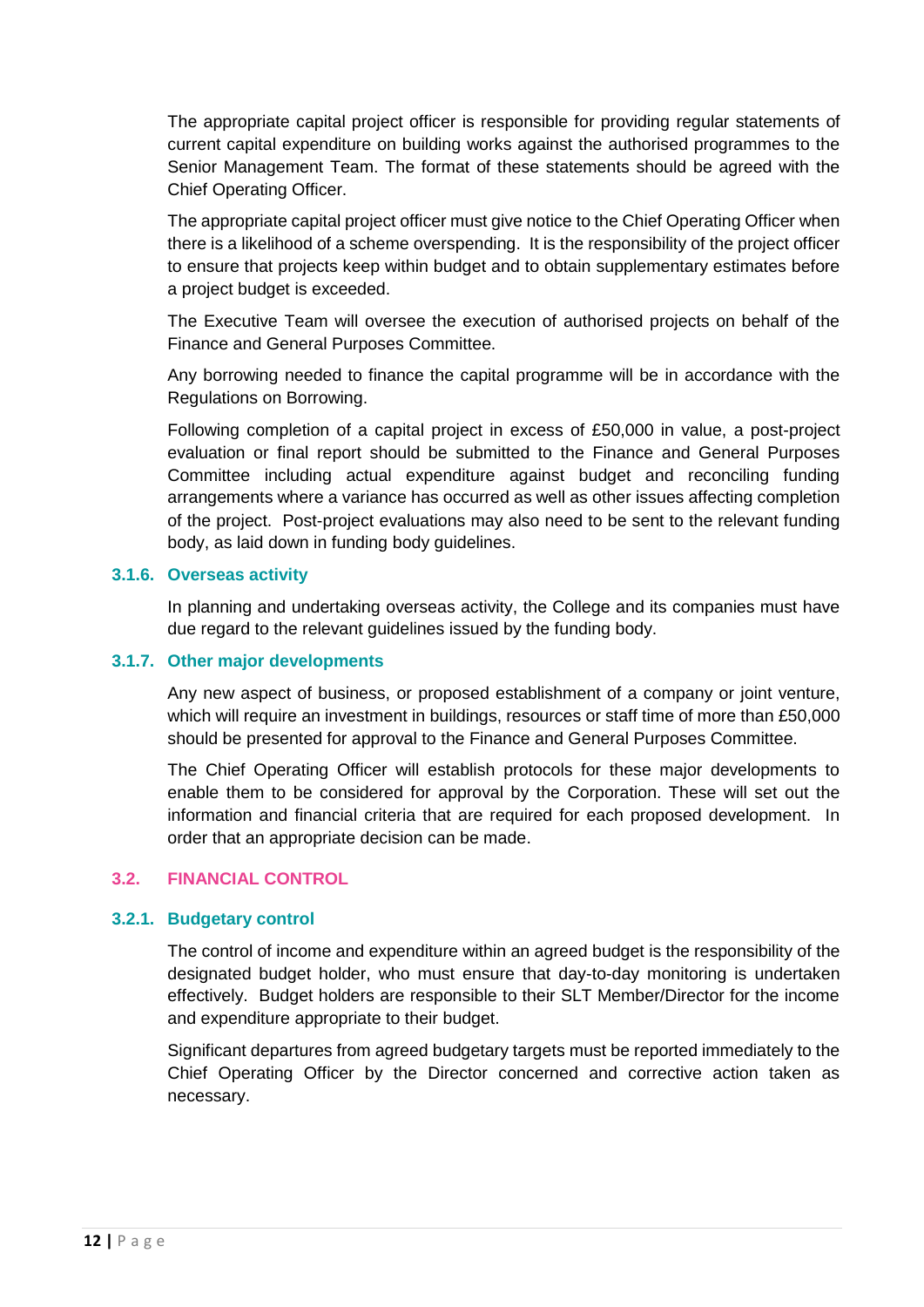#### **3.2.2. Financial information**

The budget holders are assisted in their duties by management information provided by the Finance team. The types of management information available to the different levels of management will equate to their requirements and demands.

The Chief Operating Officer is responsible for supplying budgetary reports on all aspects of the College and its companies' finances to the Finance and General Purposes Committee on a basis determined by the Finance and General Purposes Committee but subject to any specific requirements of the funding body.

#### **3.2.3. Changes to the approved budget**

Changes proposed to the approved budget will be first considered by the Finance and General Purposes Committee, which will make proposals to the Corporation, unless they fall within the delegated approval arrangements:

| <b>Chief Operating Officer</b> | £50,000 |
|--------------------------------|---------|

● CEO & Principal 2100,000

# **3.2.4. Virement**

Budgets may be vired from one nominal code to another by completing the virement request form. The Finance Team will advise on the process of any budgetary virements.

#### <span id="page-12-0"></span>**3.3. ACCOUNTING ARRANGEMENTS**

#### **3.3.1. Financial year**

The College and its companies' financial year will run from 1 August until 31 July the following year.

#### **3.3.2. Basis of accounting**

The consolidated financial statements are prepared on the historical cost basis of accounting and in accordance with applicable accounting and financial reporting standards.

#### **3.3.3. Format of the financial statements**

The financial statements are prepared in accordance with the Statement of Recommended Practice (SORP): Accounting for Further and Higher Education (the 2015 SORP) and in accordance with applicable Accounting Standards. They conform to the guidance published by the College Finance Directors Group (CFDG), the Association of Colleges (AoC), and the Education and Skills Funding Agency (ESFA) in consultation with the external auditors.

#### **3.3.4. Capitalisation and depreciation**

New land and buildings will be recorded in the balance sheet at actual build or acquisition cost, except where they are received as gifts, where they will be recorded at depreciated replacement value. Buildings will be depreciated in equal instalments over their estimated remaining useful life. Land will not be depreciated.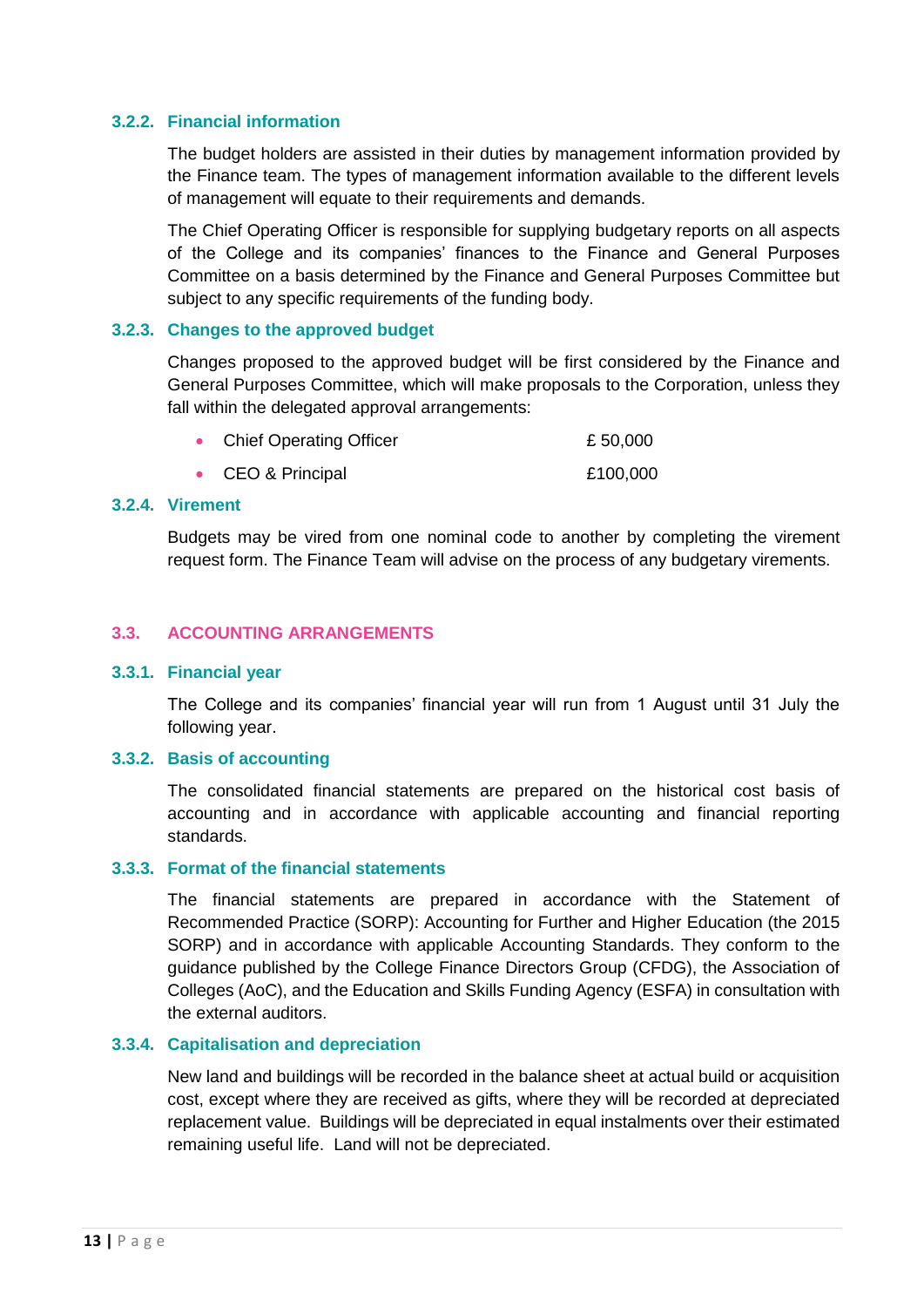Expenditure incurred on repair, refurbishment or extension of existing buildings will not be capitalised unless it can be demonstrated that the resultant value of the building, on the basis of depreciated replacement value, is greater than the current book value.

Expenditure incurred on the acquisition of assets other than land and buildings will be recorded in the balance sheet where the acquisition cost per item is £1,000 or more. Expenditure incurred in the acquisition of computer and software equipment will be capitalised where the cost of each item is £500 or more. Grouped items (e.g. a suite of computers) with an individual value of less than £400, but a group value of £2,000, will not be capitalised. Capitalised assets other than land and buildings will be depreciated over a period of years commencing in the year of acquisition, as stated in the Accounting Policies of the financial statements.

#### **3.3.5. Accounting records**

The Chief Operating Officer is responsible for the retention of financial documents. These should be kept in a form that is acceptable to the relevant authorities.

The College and its companies is required by law to retain prime documents for six years. These include:

- $\triangleright$  official purchase orders
- $\triangleright$  paid invoices
- $\triangleright$  accounts raised
- $\triangleright$  bank statements
- $\triangleright$  copies of receipts
- $\triangleright$  paid cheques
- $\triangleright$  payroll records

The Chief Operating Officer will make appropriate arrangements for the retention of electronic records.

Members of staff should ensure that retention arrangements comply with any specific requirements of funding organisations.

Additionally, for auditing and other purposes, other financial documents should be retained for three years or as determined by the funder.

#### **3.3.6. Information to budget holders**

The Finance Department will provide up to date budget reports each month, except the first month of the financial period. Where technically possible, budget holders will have on line access to their current income and expenditure on the College finance computer system. The Finance Team will arrange appropriate training for budget holders.

#### **3.3.7. Information to the Corporation and the Senior Management Team**

The Finance Department will provide management accounts, including a commentary, income and expenditure reports, balance sheet and cash flow forecast each month. The financial statements will be distributed to each member of the Corporation and Senior Leadership Team by the end of the following month, except the first month of the financial period.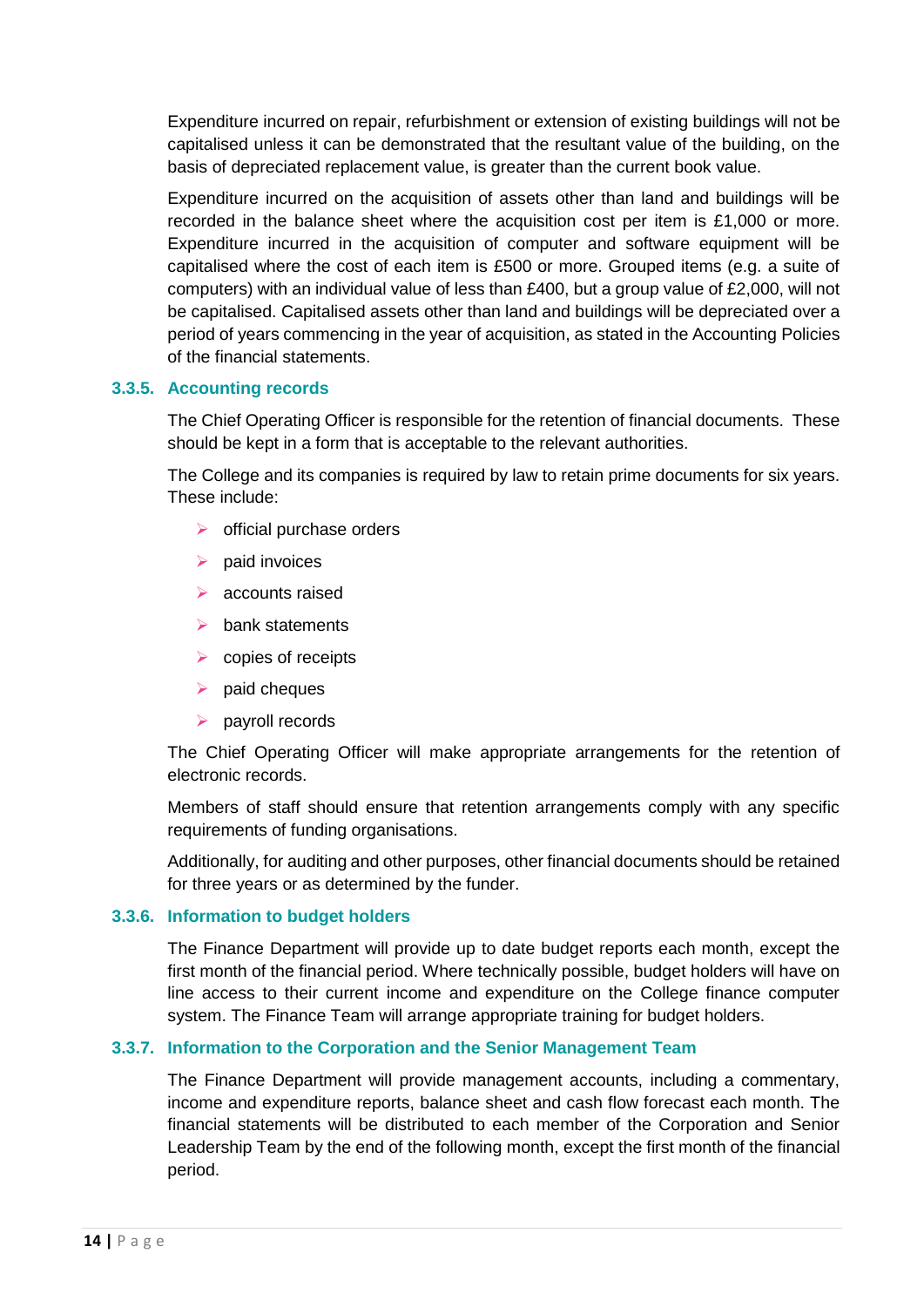At Corporation meetings, Finance and General Purposes Committee meetings and Senior Leadership Team meetings, the most recent financial statements are included on the Agenda.

#### **3.3.8. Taxation**

The Chief Operating Officer, supported by the Finance Team, is responsible for maintaining the College and its companies' tax records, making all tax payments, receiving tax credits and submitting tax returns by their due date as appropriate.

#### <span id="page-14-0"></span>**3.4. AUDIT REQUIREMENTS**

#### **3.4.1. General**

External auditors and internal auditors shall have authority to:

- $\triangleright$  access College and its companies' premises at reasonable times;
- $\triangleright$  access all assets, records, documents and correspondence relating to any financial and other transactions of the College and its companies;
- $\triangleright$  require and receive such explanations as are necessary concerning any matter under examination;
- $\triangleright$  require any employee of the College and its companies to account for cash, stores or any other College and its companies property under his or her control; and
- $\triangleright$  access records belonging to third parties, such as contractors, when required.

The Chief Operating Officer is responsible for drawing up a timetable for final accounts purposes and will advise staff and the external auditors accordingly.

# **3.4.2. External audit**

The appointment of external auditors for the main financial statements of the College and its companies is the responsibility of the Corporation. The Corporation will be advised by the Audit Committee.

The primary role of this external audit is to report on the College and its companies' financial statements and to carry out such examination of the statements and underlying records and control systems as are necessary to reach their opinion on the statements and to report on the appropriate use of funds. Their duties will be in accordance with advice set out in the funding body's audit code of practice and the Auditing Practices Board's statements of auditing standards.

In addition, the funding body will appoint separate auditors to carry out an external audit of the College's Individualised Learner Record (ILR) return. The primary role of this audit is to give assurance to the funding body that the College's funding is accurate within certain agreed tolerances. This work will also help the external auditors of the College in their work on the income elements of the financial statements.

#### **3.4.3. Internal audit**

The internal auditor is appointed by the Corporation on the recommendation of the Audit Committee. The College's financial memorandum/ conditions of funding with the funding body requires that it has an effective internal audit function. The main responsibility of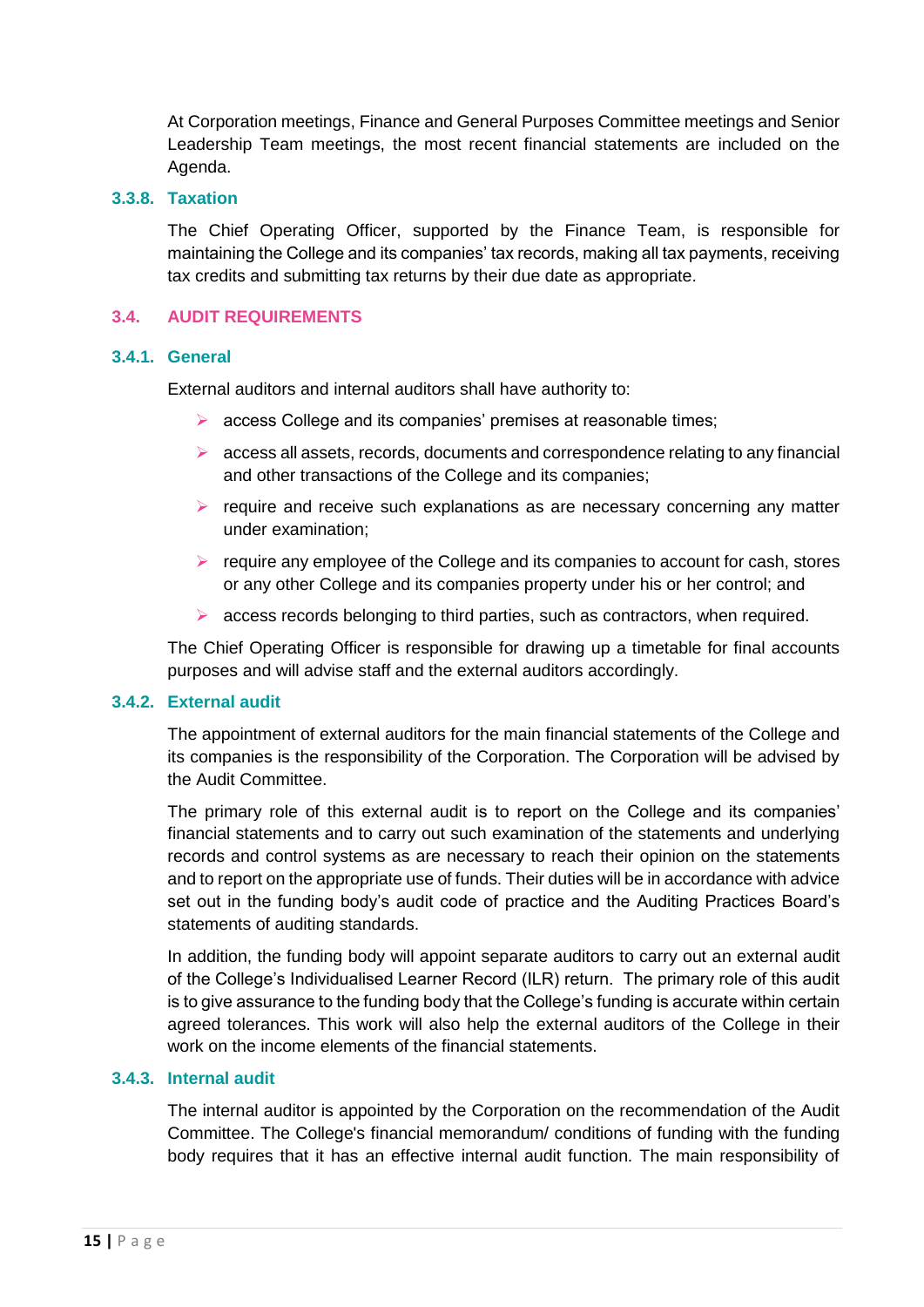internal audit is to provide the Board of the Corporation, the CEO & Principal, and senior management with assurances on the adequacy of the internal control system.

However, as from 1 August 2013, it is not mandatory under the Audit Code of Practice for any college corporation to have to appoint an internal audit service. It is for each college corporation, on the advice of its Audit Committee, to determine for itself how best to fulfil its obligations to secure the proper economic, efficient and effective use of resources and to safeguard the college's assets. The Corporation Board has resolved to retain the Internal Audit Service.

The Audit Code of Practice requires the Audit Committee to assess and provide the Corporation with an opinion on the adequacy and effectiveness of the College's audit arrangements, framework of governance, risk management and control, and processes for the effective and efficient use of resources, the solvency of the institution and the safeguarding of its assets.

The internal audit service should remain independent in its planning and operation but has direct access to the Corporation, CEO & Principal and Chair of the Audit Committee. The formal responsibilities of internal audit are detailed at [Appendix F.](#page-37-0) The internal auditor will also comply with the Auditing Practices Board's auditing guideline Guidance for Internal Auditors.

#### **3.4.4. Fraud and corruption**

All incidents of theft and damage should be reported immediately to the Chief Operating Officer on the College Incident Report Form.

The Chief Operating Officer will ensure that:

- $\triangleright$  In all instances the police will be informed.
- $\triangleright$  Where insurance cover exists, a claim will be made as appropriate.
- $\triangleright$  Where staff or student involvement is suspected, the appropriate disciplinary procedure is invoked.
- $\triangleright$  A termly summary report is submitted to the Audit Committee.

All incidents of deception or suspected deception should be reported immediately verbally or in writing to the Chief Operating Officer and the CEO & Principal.

The Chief Operating Officer will ensure that:

- $\triangleright$  The Clerk to the Corporation is formally advised.
- $\triangleright$  An investigation is carried out to ascertain whether it is likely that a deception has taken place.
- $\triangleright$  The results of the investigation are formally notified to the Clerk to the Corporation.

If it is concluded that a deception has taken place, the Chief Operating Officer will ensure that:

- $\triangleright$  Legal advice is sought regarding reporting the incident to the police.
- $\triangleright$  Where insurance cover exists, a claim is made as appropriate.
- $\triangleright$  Where staff or student involvement is suspected the appropriate disciplinary procedure is invoked.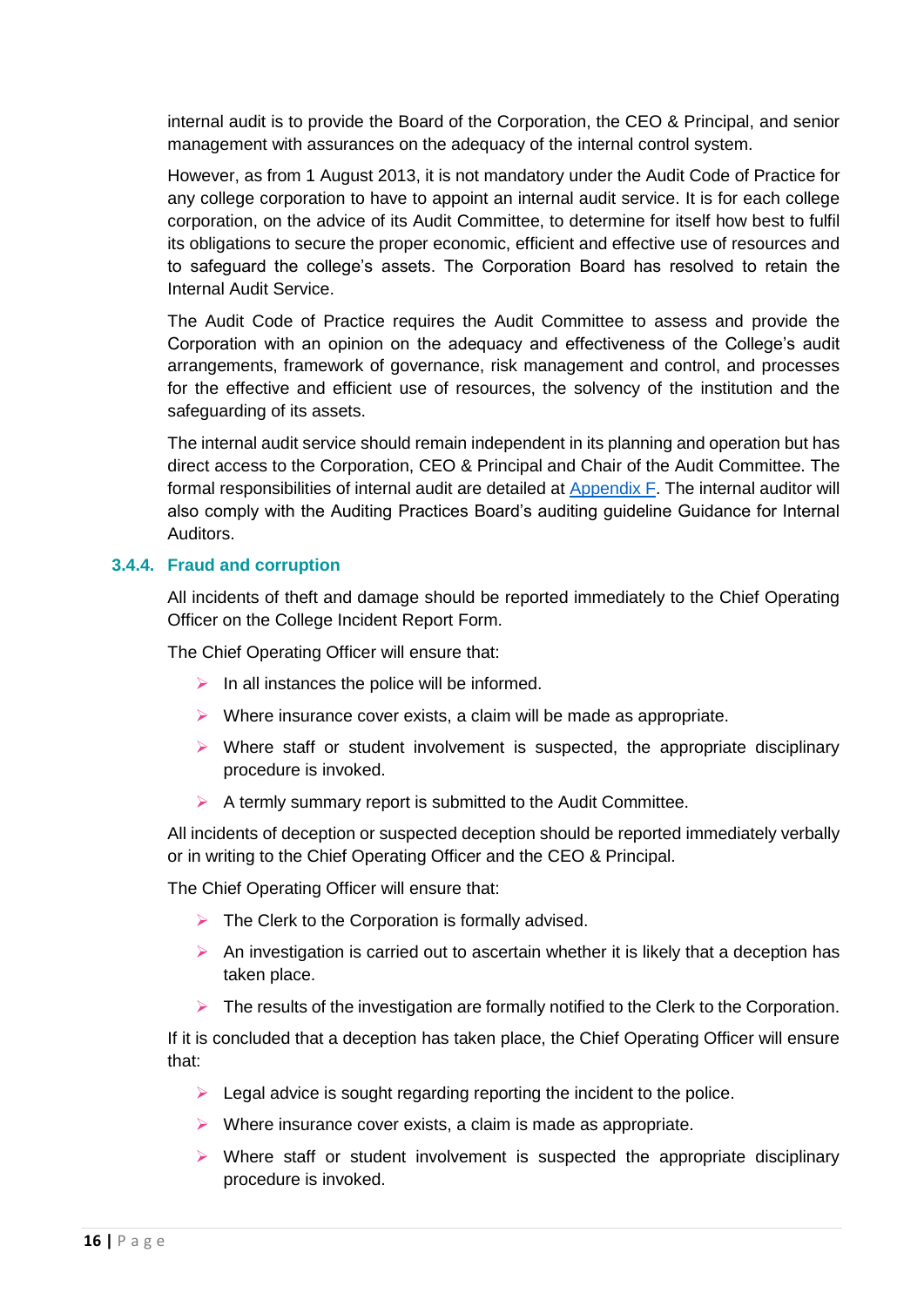- $\triangleright$  A report of the incident, including recommended changes to financial regulations and procedures, is submitted to the Chair of the Audit Committee who will decide whether a special meeting of the Audit Committee should be called.
- $\triangleright$  A termly summary report of all incidents will be submitted to the Audit Committee.
- $\triangleright$  Where Finance Department staff are possibly implicated, the CEO & Principal will be informed and will designate the appropriate investigating officer.

### **3.4.5. Value for money**

It is a requirement of the financial memorandum/ conditions of funding that the Corporation of the College is responsible for delivering value for money from public funds. It should keep under review its arrangements for managing all the resources under its control, taking into account guidance on good practice issued from time to time by the funding body, the National Audit Office, the Public Accounts Committee or other relevant bodies.

Internal audit is to have regard to value for money in its programme of work. This will be used to enable the Audit Committee to refer to value for money in its annual report.

#### **3.4.6. Other auditors**

The College and its companies may, from time to time, be subject to audit or investigation by external bodies such as the funding body, National Audit Office, European Court of Auditors, and the HM Revenue and Customs. They have the same rights of access as external and internal auditors.

#### <span id="page-16-0"></span>**3.5. BANKING ARRANGEMENTS**

**3.5.1.** The College's bank accounts may only be opened or closed with authority of both the Chair of the Corporation and the CEO & Principal on the advice of the Chief Operating Officer.

Any staff operating bank accounts for College related activities must provide details to the CEO & Principal and the Chief Operating Officer. This will include accounts for College clubs and associations, student projects, staff and student trips, and other activities involving money received from College staff or students and any activity involving the use of College facilities or property (including intellectual property).

# **3.5.2. College Current Account - cheque and on-line payment signatories:**

The signatory arrangements for the Current Account will involve two tiers of signatories, (A) & (B).

The (A) signatories will be:

- 1. Chairman of the Corporation
- 2. Vice Chairman of the Corporation
- 3. CEO & Principal
- 4. Chief Operating Officer

The (B) signatories will be:

- 1. Director of Human Resources
- 2. Designated Officer from the Finance Team (as advised by the Chief Operating Officer)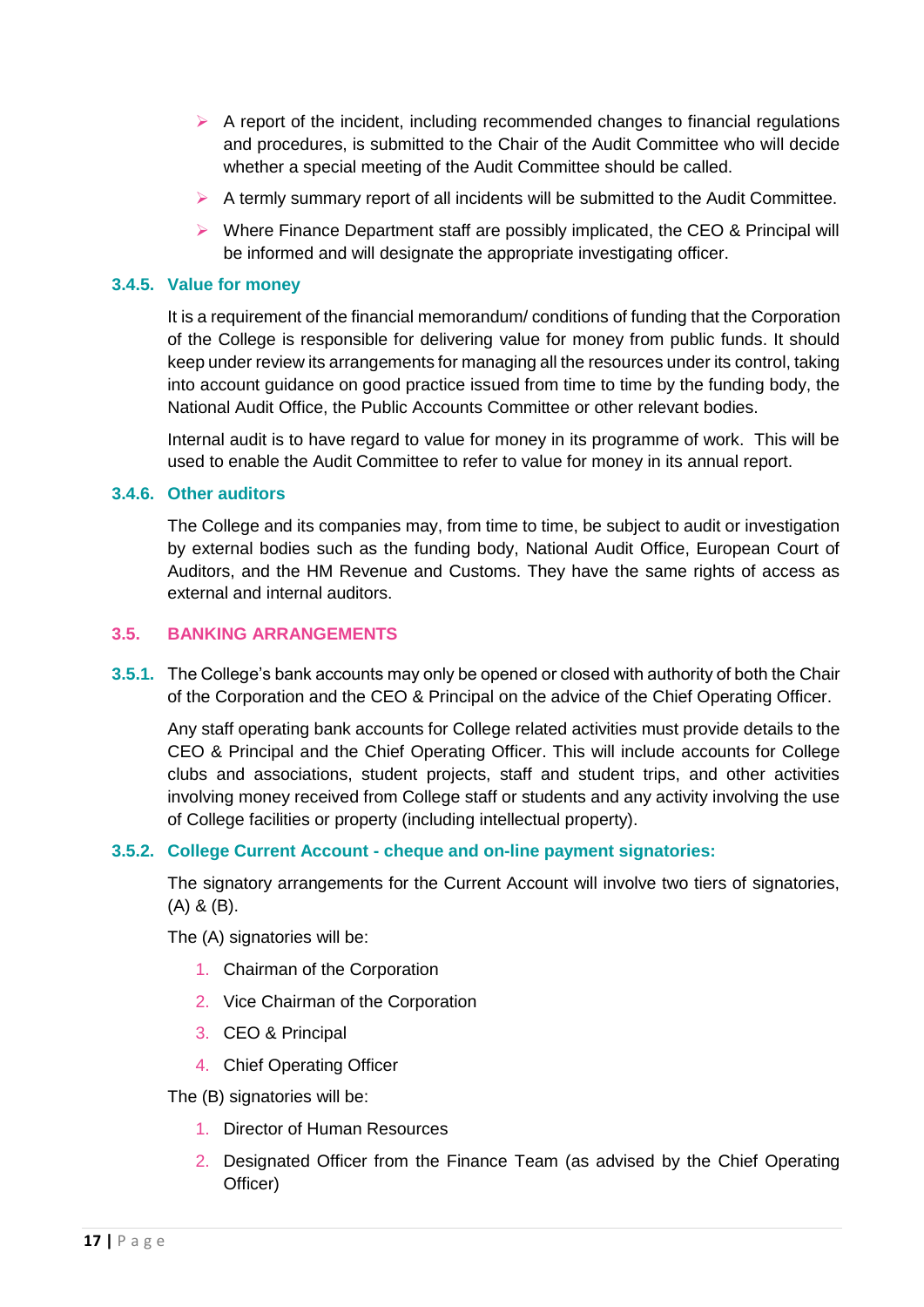3. Deputy Principal level

Signing rules:

Either two (A) signatories or one (A) with one (B) signatory.

- **3.5.3.** The Corporation's bankers must be informed immediately when an authorised signatory either ceases to hold office or leaves the College's employment.
- **3.5.4.** Overdrafts and borrowings must be approved by the Corporation and the ESFA.
- **3.5.5.** Cash should only be retained to provide cash floats, petty cash and ATM. The limit will be no more than the current Insurance Cover which will be reviewed annually.
- **3.5.6.** A member of staff receiving money whether cash, cheque, credit card or money order must immediately give an official College receipt which should be numbered and dated. A copy of the receipt should be retained. Any money received by staff must be paid into the Finance Department on the day or at the very latest the next working day. Any money not paid into the Finance Department immediately must be locked in a safe or strong cabinet. The Finance Department will give a College Cash Office receipt which must be retained with the copy receipts.

Income is received in the Finance Department, will be banked weekly after daily reconciliation. Banking will be carried out by a security company.

Cheque lists must reconcile to cheques listed at post opening and the tills.

Copies of the detailed procedures for determining cash for investment are held in the Finance Department and in the office of the Chief Operating Officer.

The procedures will be carried out daily prior to 10.30 a.m. by a member of the Finance staff designated by the Chief Operating Officer.

The Chief Operating Officer is responsible for monitoring the correct application of the procedures.

A separate Treasury Management Policy and procedures are maintained by the College.

#### <span id="page-17-0"></span>**3.6. INCOME**

#### **3.6.1. Staff responsibility**

It is the responsibility of all College staff to ensure that the Finance Department is made aware of debtors as shown below and to provide information requested by the Finance Department. It is the responsibility of the Finance Department (Income Section) to invoice debtors and collect income due to the College.

#### **3.6.2. Student enrolment income**

Any student attending a College course must complete enrolment procedures as set out in line with the College Enrolment Procedures. It is the responsibility of course leaders to ensure that students have done so.

#### **3.6.3. Other income e.g. consultancy etc.**

It is the responsibility of the budget holder to ensure that the Finance Department is advised without delay of potential income on the appropriate form in accordance with the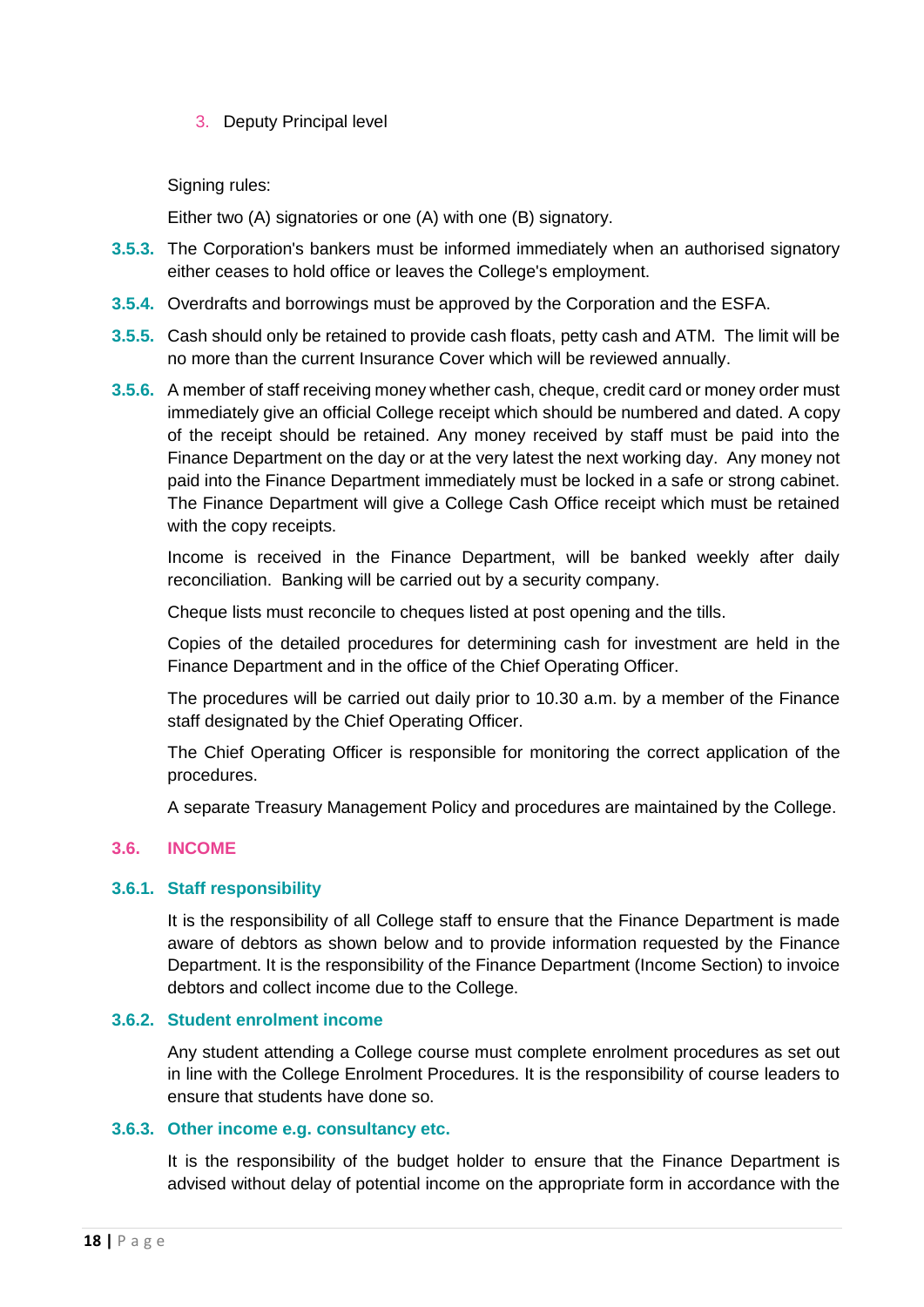instructions in line with the College Financial Procedures. Any written request for money owed to College must be accompanied by a College invoice produced by the College finance system.

Ideally payment for goods, services and accommodation should be made on or before the time of supply.

#### **3.6.4. Concessions**

Concessions of time and/or amount of payment may only be made in accordance with the concessionary rules issued by the Corporation. The rules will be reviewed each year and confirmed or amended at the same meeting at which the annual tuition and other fees and charges are set.

# **3.6.5. Bad debts**

On the due date for payment one written reminder and/or telephone chase to the debtor. If the debt remains unpaid 30 days thereafter, the Finance Department may pass the papers to the Debt Collection Agency for appropriate action to be taken.

The College has the right to ask any student to leave the course if the debt remains unpaid.

#### **3.6.6. Writing off debts**

Debts may only be written off when authorised in writing as shown below:

| <b>Amount</b>   | <b>Signature</b>                                 |
|-----------------|--------------------------------------------------|
| £1,000 or less  | <b>Budget Holder and Chief Operating Officer</b> |
| £10,000 or less | Budget Holder and CEO & Principal                |
| over £10,000    | Budget Holder and Corporation meeting minutes    |

# **3.6.7. Credit notes**

Credit notes which are issued to correct a data input error on an invoice must be issued for the full amount of the invoice and approved by the Chief Operating Officer. The correct invoice must be issued immediately.

Credit notes which are issued to correct an error on an invoice request document must be authorised in writing by the budget holder concerned and the Chief Operating Officer. The correct invoice must be issued immediately, following College financial procedures.

Other credit notes may be issued only if a payment reduction has been agreed in accordance with financial regulations.

#### **3.6.8. Income contracts**

Contracts which are expected to achieve commercial income of over £300,000 must be notified to the Corporation.

#### **3.6.9. Student fees**

Any student who has not paid an account for fees or any other item owing to the College shall not receive the certificate for any degree, diploma or other qualification awarded by the College until all outstanding debts have been cleared. Such students shall be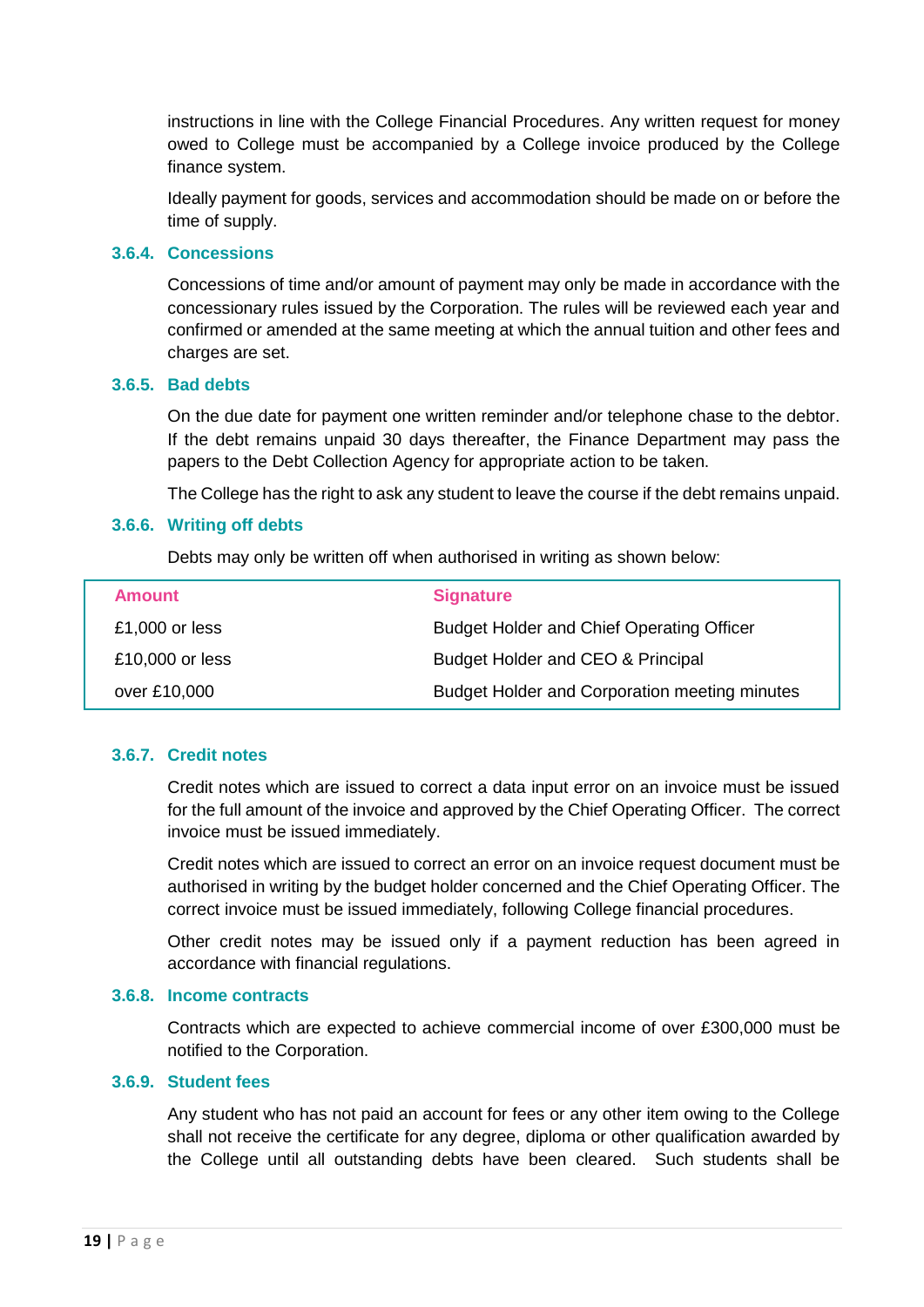prevented from re-enrolling at the College and from using any of the College's facilities unless appropriate arrangements have been made.

#### **3.6.10. Student loans**

Appropriate records will be maintained to support all transactions involving student loans.

#### **3.6.11. Emergency/hardship loans**

The College's scheme for emergency/hardship loans must be approved by the Corporation. This will include the maximum assistance that can be given in any individual case. Under no circumstances should payments be made other than in accordance with the approved scheme.

The Chief Operating Officer is responsible for ensuring the adequacy of the systems in place for:

- $\triangleright$  approving loans in accordance with the scheme;
- $\triangleright$  paying loans that have been approved; and
- $\triangleright$  recovering loans that have not been paid.

# <span id="page-19-0"></span>**3.7. OTHER INCOME-GENERATING ACTIVITY**

#### **3.7.1. Private consultancies and other paid work**

Unless otherwise stated in a member of staff's contract:

- outside consultancies or other paid work may not be accepted without the consent of the Executive Team member (and in the case of an Executive Team Member, the CEO & Principal); and if this is the CEO & Principal, this request would go to the Corporation
- applications for permission to undertake work as a purely private activity must be submitted to the Executive Team member or CEO & Principal, as appropriate, and include the following information:
	- the name of the member(s) of staff concerned;
	- the title of the project and a brief description of the work involved;
	- the proposed start date and duration of the work;
	- full details of any College resources required (for the calculation of the full economic cost); and
	- an undertaking that the work will not interfere with the teaching and normal College duties of the member(s) of staff concerned.

# **3.7.2. Short courses and services rendered**

In this context, a short course is any course which does not form part of the award-bearing teaching load of the department.

Any staff wishing to run a short course must have the permission of their Director. The course organiser will be responsible to the Director for day-to-day management of the course.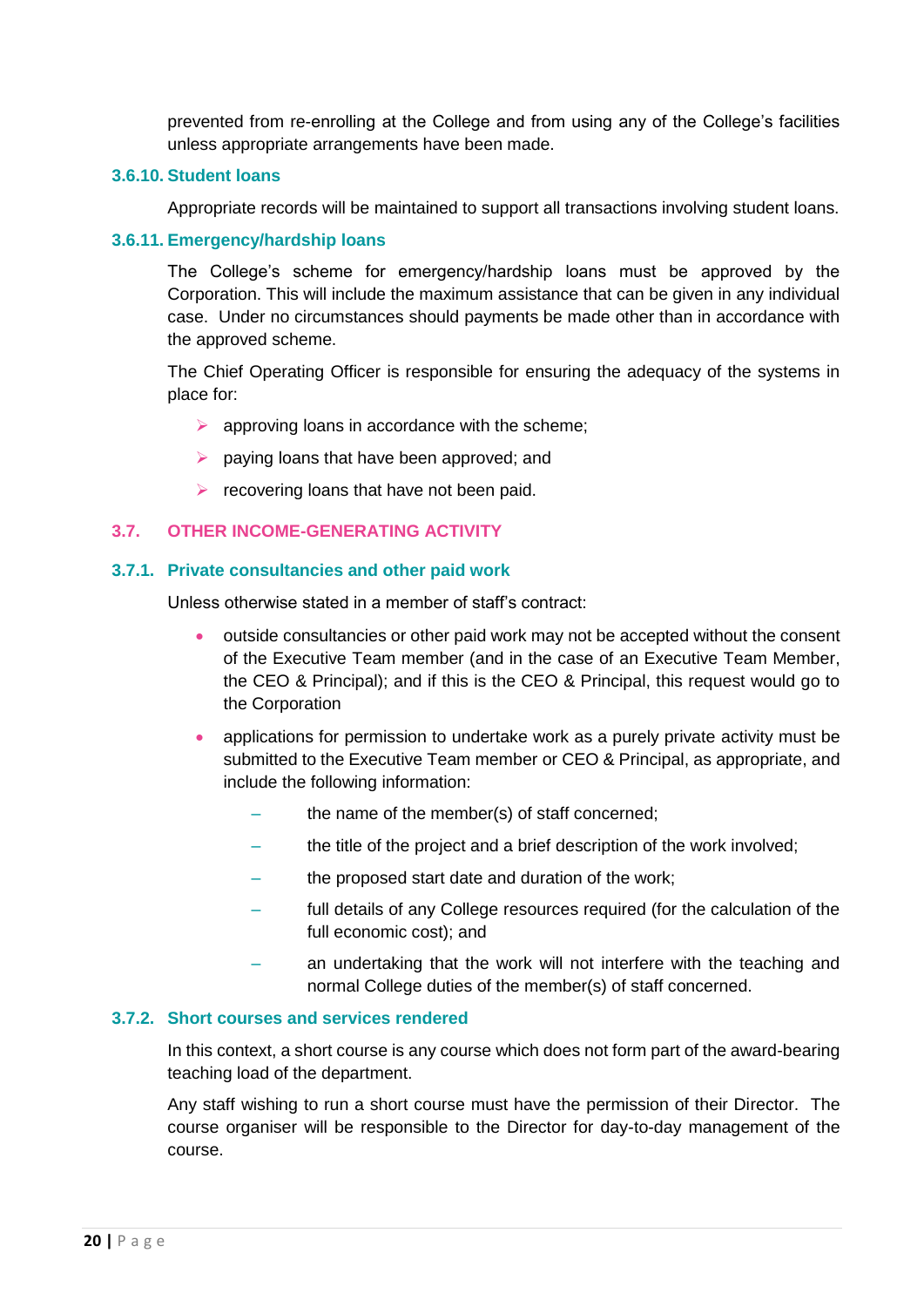The term 'services rendered' includes testing and analysis of materials, components, processes and other laboratory services or the use of existing facilities in order to gain additional information.

#### **3.7.3. Off-site collaborative provision (franchising)**

Any contract or arrangement whereby the College and its companies provide education to students away from College premises, or with the assistance of persons other than the College and its companies' own staff or with independent contractors (partner organisations), must be subject to the following procedure.

There shall be a contract, supported by a business case, signed by the CEO & Principal and/or Chief Operating Officer and on behalf of any partner organisation that shall comply at least with the funding body model contract (as amended from time to time) in place before any provision is made. Contracts for significant changes in franchising activity shall be approved in advance by the Corporation.

The form of the contract shall be scrutinised and approved in advance of its operation by the Finance and General Purposes Committee or the Corporation.

The impact of the contract(s) shall be subject to scrutiny by the Finance and General Purposes Committee or the Corporation. The format for regular reports shall be as stated in funding body guidance. They shall consider the risk factors associated with the proposed partnership and agree an appropriate entry in the College's financial forecast.

Where the partnership would represent a significant departure from the College's strategic plan, the Corporation shall approve the departure, and the CEO & Principal shall seek the views of and inform the funding body.

#### **3.7.4. Grants**

#### European Union (EU) Grants and other non-mainstream grant funding

Any such project requires the approval of the appropriate officer prior to any commitment being entered into. Such approval shall be dependent upon the relevant Director being able to demonstrate that eligible matching funds are available and that the project is financially viable by the application of the College's costing and pricing policy.

Individual applications for funds in excess of £300,000 shall be the subject of a report by the Chief Operating Officer to notify the Corporation which will set out, amongst other things, the potential risks generated by the project.

If the College sub-contracts such work to external providers, the relevant Director shall ensure that:

- this is on the basis of a written contract which allows for full audit access to detailed records;
- appropriate monitoring procedures are in place to ensure that the outputs are achieved and the provision is of suitable quality; and
- payments are only made against detailed invoices.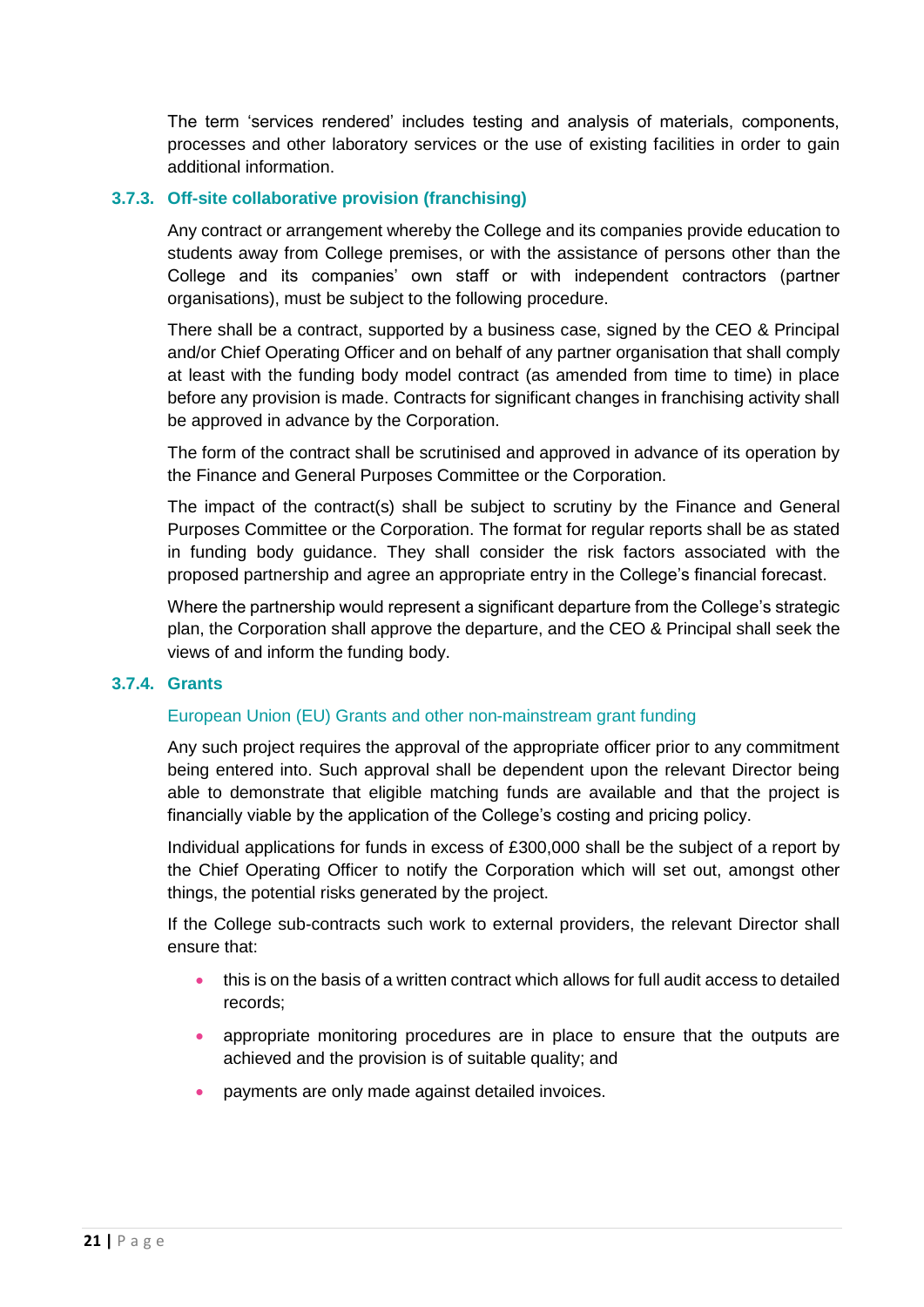#### **3.7.5. Profitability and recovery of overheads**

All other income-generating activities must be self-financing or surplus-generating unless it is intended that a new course is to be launched as a loss leader. If that is the case, the reason for it must be specified and agreed by the Director and the Chief Operating Officer.

Other income-generating activities organised by members of staff must be costed and agreed with the Chief Operating Officer before any commitments are made. Provision must be made for charging both direct and indirect costs in accordance with the College's costing and pricing policy, in particular for the recovery of overheads.

#### **3.7.6. Deficits**

Any unplanned deficits incurred on other income-generating activities will be charged to departmental funds.

#### **3.7.7. Additional payments to staff**

Any proposal that involves additional payments to members of staff should be supported by a schedule of names and values and must be approved by the Chief Operating Officer.

#### <span id="page-21-0"></span>**3.8. INTELLECTUAL PROPERTY RIGHTS AND PATENTS**

#### **3.8.1. General**

Certain activities undertaken within the College and its companies including research and consultancy may give rise to ideas, designs and inventions which may be patentable. These are collectively known as intellectual property.

# **3.8.2. Patents**

The Finance and General Purposes Committee is responsible for establishing procedures to deal with any patents accruing to the College and its companies from inventions and discoveries made by staff in the course of their research.

#### **3.8.3. Intellectual property rights**

In the event of the College and its companies deciding to become involved in the commercial exploitation of inventions and research, the matter should then proceed in accordance with the intellectual property procedures issued by the College and its companies and contained in the College and its companies' detailed financial procedures.

#### <span id="page-21-1"></span>**3.9. EXPENDITURE**

# **3.9.1. General**

The Chief Operating Officer is responsible for making payments to suppliers of goods and services to the College and its companies.

#### **3.9.2. Procurement**

The College and its companies requires all budget holders, irrespective of the source of funds, to obtain supplies, equipment and services at the lowest possible cost consistent with quality, delivery requirements and sustainability, and in accordance with sound business practice. Factors to be considered in determining lowest cost are noted in the financial procedures.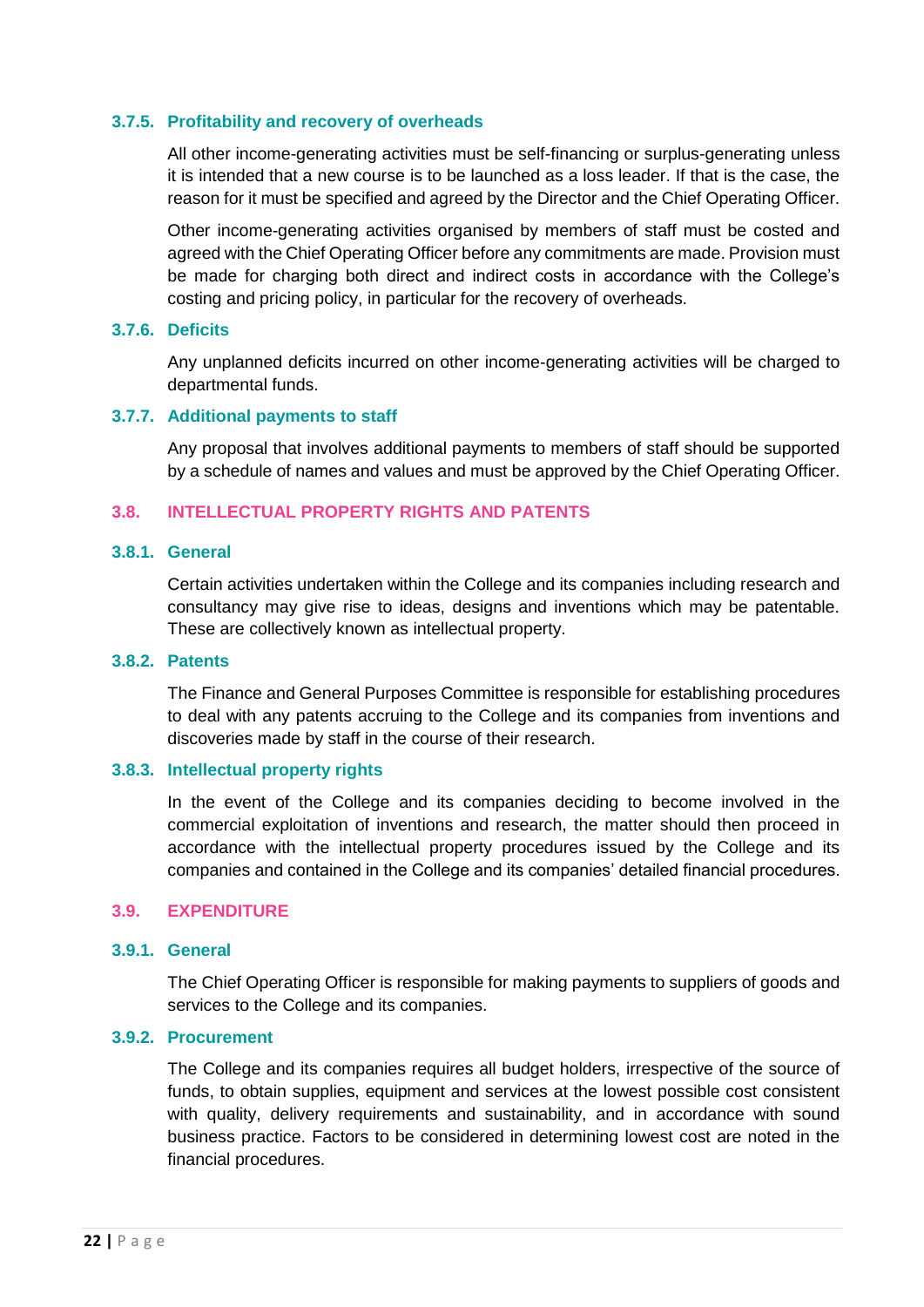### **3.9.3. Purchase orders**

The ordering of goods and services shall be in accordance with the College and its companies' detailed financial procedures/purchasing policies.

All goods and services required by the College must be requested on a College order obtained via the College systems which will include requisitions and purchase orders are in place beforehand. Budget holders must comply with the instructions set out in the College's financial procedures. Staff will be personally responsible for the cost of goods and services received by the College for which an official order has not been placed.

In an emergency such as the breakdown of vital equipment, a telephone order may be made for a repair service. In these circumstances, the telephone order must be agreed by the budget holder and a confirmation order must be requested in writing within one working day of the telephone order being made.

Orders for utilities, such as telephone, water, electricity and gas will also be required. However, the Finance Department is expected to keep records which enable comparisons to be made from year to year. Differences of more than 20% from one year to another over a comparable period should be reported to the Chief Operating Officer. An official order must be produced for specific services required.

Exemptions from purchase orders may be necessary in certain cases. Examples of items exempt from requiring a purchase order include the following;

- Exam bookings
- Taxi, courier, post bookings
- Fuel card expenses
- Credit card purchases (subject to prior approval by the COO)
- Agency staff for teaching/support staff approved through the designated process (subject to HR approvals processes)
- Staff expenses (subject to usual approvals process)
- Other pay related expenses (subject to prior approval by line manager/SLT)
- Business rates (subject to prior approval by the budget holder)
- Apprentices' employer incentive payments (subject to a signed contract being in place)

In exceptional circumstances, the COO may approve other exemptions within his/her approval limit. In all instances where an exemption is applied, prior approval at the appropriate level must be in place before a commitment is made.

Staff must declare in writing to the Chief Operating Officer if they have:

- (i.) any financial interest in a business which supplies goods or services to the College; and
- (ii.) a close family or personal relationship with an individual who has a financial interest in a business which supplies goods or services to the College.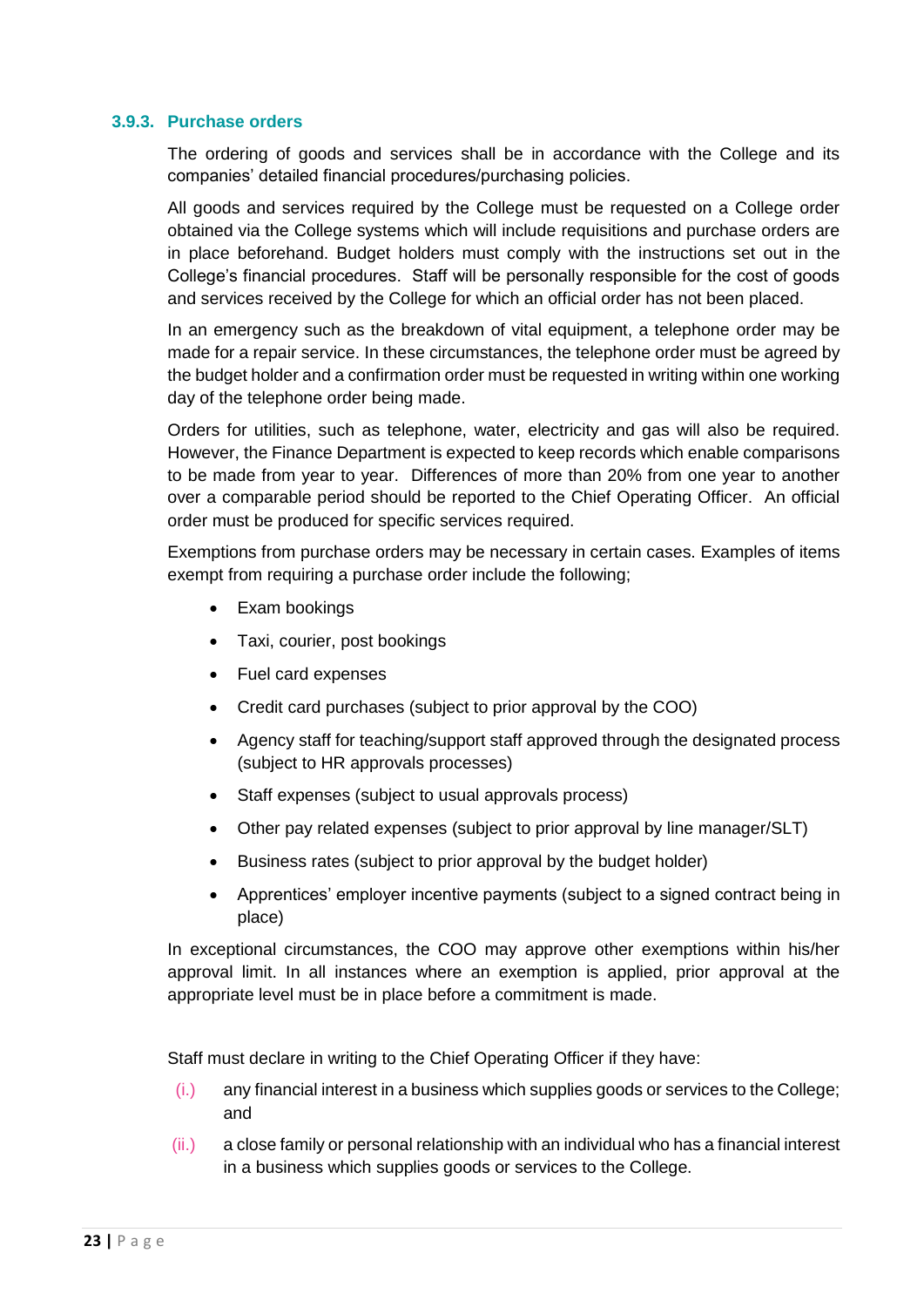The above supplies will be monitored on the finance systems and a monthly report will be given to the Chief Operating Officer showing all payments made. If the payments exceed £5,000 per annum, a written justification of orders will be required from the appropriate budget holders.

Staff with shares in Public Limited Companies or Privatised Utilities need not declare their interest.

Orders may only be printed if the requisition has been authorised by the appropriate budget holder in accordance with the financial procedures and the amount is within the relevant budget.

# **3.9.4. Electronic Purchase Order Processing (POP) of Goods and Services**

Requisition rights – The budget holder and any person with delegated authority has the right to raise a requisition on the finance system. Delegated authority is only approved by the completion of a Delegated of Authority (DoA) form by the budget holder and submitted to the Finance Department.

Entering requisition and budget checks – The budget holder enters requisition onto the finance system which is checked against internal controls to establish funds available. If budget funds are greater than Actual and Committed expenditure to date then it is approved.

Once the requisition has passed through the embedded checks, the Finance Department will check that the description and nominal code are correct. If incorrect, then it is rejected and returned to originator for re-inputting or clarification of coding.

The finance team will check the electronic signature levels. The approval levels on the finance system for goods and services are:

| Up to £1,000             | <b>Budget Holder</b>           |
|--------------------------|--------------------------------|
| Over £1,000<£25,000      | Senior Leadership Team member  |
| Over £25,000 < £100,000  | <b>Chief Operating Officer</b> |
| Over £100,000 < £500,000 | CEO & Principal                |

For major expenditure items of £500,000 or over, a report will be prepared for the Finance and General Purposes Committee. The Finance and General Purposes Committee will review and recommend for approval via the Corporation Board.

The Finance Department will generate an official Order for approved requisitions and send to the supplier via email/fax or post.

|  |  |  | 3.9.5. Tenders and quotations |
|--|--|--|-------------------------------|
|--|--|--|-------------------------------|

| <b>Order / Contract Amount</b> | <b>Requirement</b>        |
|--------------------------------|---------------------------|
| £0 - £499                      | Two quotations required   |
| £500 - £4,999                  | Three quotations required |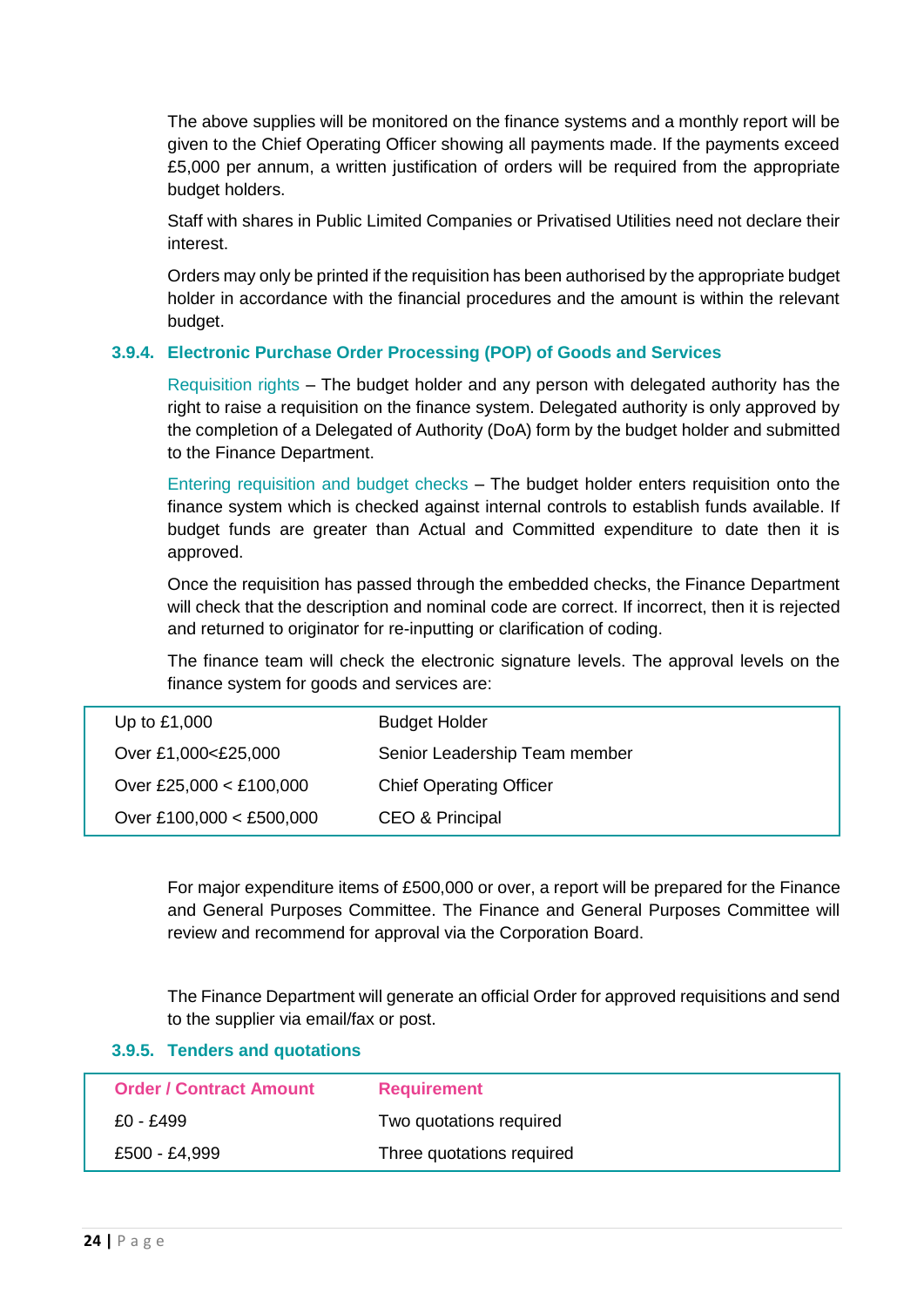| £5,000 - £9,999             | Three written quotations                                                                                  |
|-----------------------------|-----------------------------------------------------------------------------------------------------------|
| £10,000 - £24,999           | Four written quotations                                                                                   |
| £25,000 - EC OJEU threshold | Member of Executive Team invites tenders provided<br>expenditure is within the College's approved budget. |
| Above EC OJEU threshold     | The Corporation invites tenders.                                                                          |

All budget holders, and any manager with a purchasing responsibility, are required to fully comply with the above arrangements for the procurement of goods, services and works, including completing the appropriate College Forms as necessary.

All procurement with a value above OJEU levels must now be undertaken electronically, enabling all information exchanged as part of the tender process, including the actual submission of any bids, to be undertaken via the use of an eTendering system.

The College is a member of a number of procurement consortia. As much procurement as possible should be carried out through consortia arrangements to achieve best possible value for money. The College is expected to comply with both the Public Procurement Regulations 2015 and any supplementary consortia requirements. The College's Finance Team will provide support to budget holders in cases of procurements with a value below £25,000 and will manage on behalf of the Corporation any procurement exercises, with appropriate procurement expertise input, with a value of £25,000 or more.

If the proposed spend is below £25,000, and the budget holder does not wish to place an order with the organisation offering the lowest price, then the budget holder must produce a written statement detailing the reasons for their decision and this should be returned to the Chief Operating Officer for consideration and before any final decision is taken.

Members of the Senior Leadership Team or the Corporation may invite tenders in the following ways:

- 1) Procurements above £24,999 but below OJEU levels: by invitation to at least three organisations from a list of approved contractors.
- 2) OJEU Procurements:
	- a) Generally, by open invitation or by restricted procedure where there are potentially a very large number of bidders in the market (this will be confirmed through market engagement) or there is otherwise a genuine need to pre-qualify suppliers who have responded to a Prior Contract Notice (PCN);
	- b) Where circumstances justify this, via the use of an appropriate framework agreement.

In all cases, a closing date and time must be specified.

For tenders with a value below OJEU levels, bids may be dispatched and returned either by post or email (e-Tender systems). All staff are encouraged to use an e-Tender system where possible.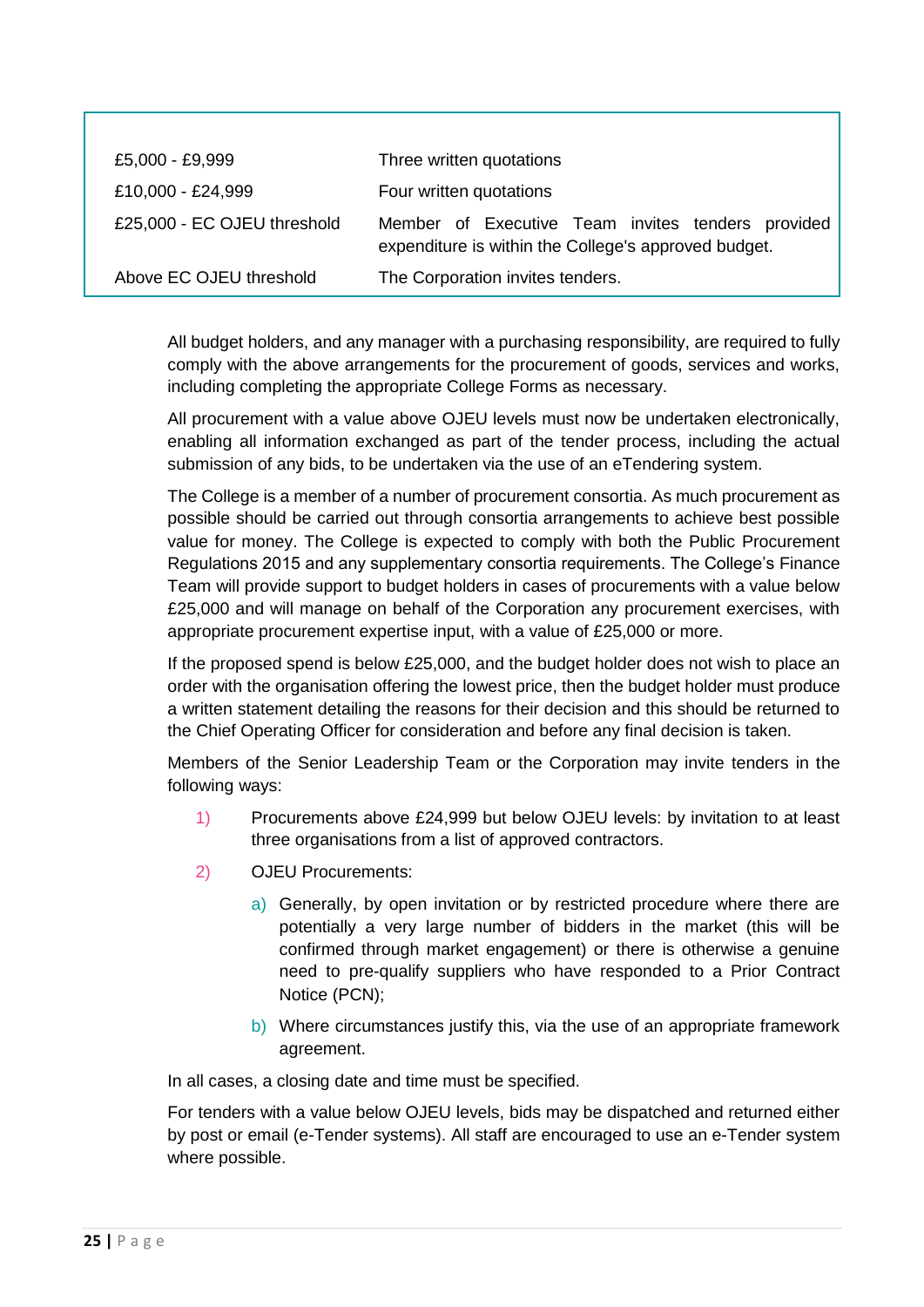All postal tender documents will be returned in sealed envelopes to the Finance Department. The envelopes will be opened by the Chief Operating Officer or his/her assigned representative in the presence of one other member of the Senior Management Team as soon as feasible after the closing date and time. No envelopes may be opened after this time.

All e-Tender documents will be returned to the finance team for the attention of the Head of Finance. The e-tender emails will be opened by the finance team and the Procurement Manager as soon as feasible after the closing date and time using the shared e-mail password.

A record of the tender details will be entered on the schedule to ensure the data is effectively captured.

For OJEC tenders, on behalf of the Corporation, the CEO & Principal will designate a group of College staff with relevant expertise to work with the College's Finance team with input/assistance from the Procurement Manager/specialist on drafting relevant specifications and then examining any tenders, making a final recommendation to the Corporation. If the lowest tender is not recommended, the reasons for such a decision must be given in writing and to the CEO & Principal. Where the expertise is not available in College, consultants may be appointed to assist the College with these processes.

Any award of contract cannot be made until the Senior Management Team or the Corporation, as appropriate, has formally considered and agreed any recommendations resulting from the procurement exercise. Any recommendations should be accompanied by the completed Tender confirmation documentation.

Should there be a timing problem regarding Corporation meeting dates, then the Finance and General Purposes Committee may be authorised by the Corporation to agree to award any contract or place the order, but the Corporation must be advised of the decision in writing at the first meeting thereafter.

#### **Exceptional Circumstances**

**The only exceptions to the above arrangements will be:**

- **1. When there are insufficient providers of the specialist goods and/or services required.**
- **2. Where there is insufficient time to obtain the necessary number of quotes and to delay the purchase of the goods and/or services would impose a significant penalty on the College.**

**If either of the above exceptions apply they must first be approved by the Chair of the Finance and General Purposes Committee under delegated authority, or if outside their limit, the Chair of the Corporation under delegated authority, and subsequently reported to the appropriate committee at its next meeting.**

#### **3.9.6. Post-tender negotiations**

Post-tender negotiations (i.e. after receipt of formal tenders but before signing of contracts) with a view to improving price, delivery or other tender terms can be entered into, provided:

 $\triangleright$  such discussions are consistent with the information published within any earlier Prior Information Notice (PIN) or CPN and/or the ITT documentation;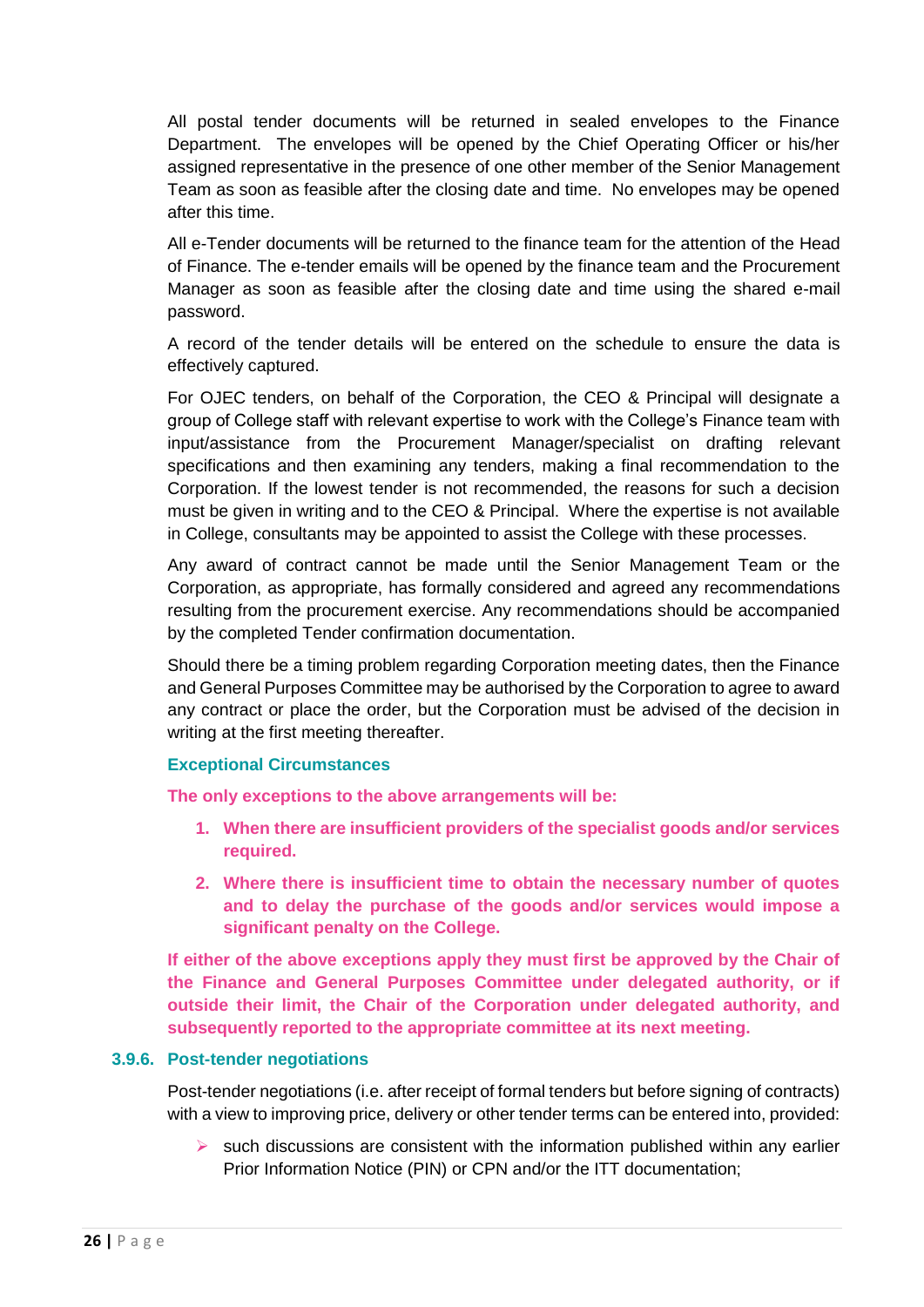- $\triangleright$  it would not put other tenderers at a disadvantage; and
- $\triangleright$  it would not affect their confidence and trust in the College and its companies' tendering process.

In each case, a statement of justification should be approved by the CEO & Principal prior to the event, showing:

- $\triangleright$  background to the procurement;
- $\triangleright$  reasons for proposing post-tender negotiations; and
- $\triangleright$  demonstration of the improved value for money.

All post-tender negotiations should be reported to the Finance and General Purposes **Committee.** 

#### **3.9.7. Contracts**

All contracts must be signed by the Chief Operating Officer and/or the CEO & Principal; the College copy should then be forwarded to the Finance Team for recording and retention and on behalf of the Corporation.

All Contracts with a value above £24,999, will have a nominated Contract Manager, usually from the purchasing Department or Faculty, who will be responsible for the day to day management of the contract, including undertaking regular performance review meetings. Any issues of non-compliance or breach should be reported immediately to the Chief Operating Officer who will provide support and guidance as appropriate.

The Finance team and the Procurement Manager/specialist will, on behalf of the Corporation, maintain a central register of all College contract managers, such a register to include details of each managers' contract responsibilities, the total value of each contract, and any issues in terms of service delivery or performance, including but not limited to any agreed variation, extension or action plan.

The Finance team and the Procurement Manager/specialist will, on behalf of the Corporation, be responsible for all standard College contract and procurement templates, updating as appropriate in response to funding, regulatory or legal changes. Only these approved templates should be used by budget holders and/or purchasing managers when issuing contracts or procurement documentation.

The Finance team and the Procurement Manager/specialist will be responsible for undertaking regular audits of contract and procurement activities, ensuring compliance with legal and regulatory obligations and sharing examples of good practice and identifying any areas for improvement. The Finance team and the Procurement Manager will also be responsible for delivering training and updates on legamlan and contract management issues as required.

For major contracts of £500,000 or over, a financial statement will be prepared for the Finance and General Purposes Committee no less than twice per annum throughout the duration of the contract. The report will show actual and forecast expenditure against budget and include a commentary on the progress of the contract. The Finance and General Purposes Committee will nominate the member of staff to liaise between the contractors and the Committee.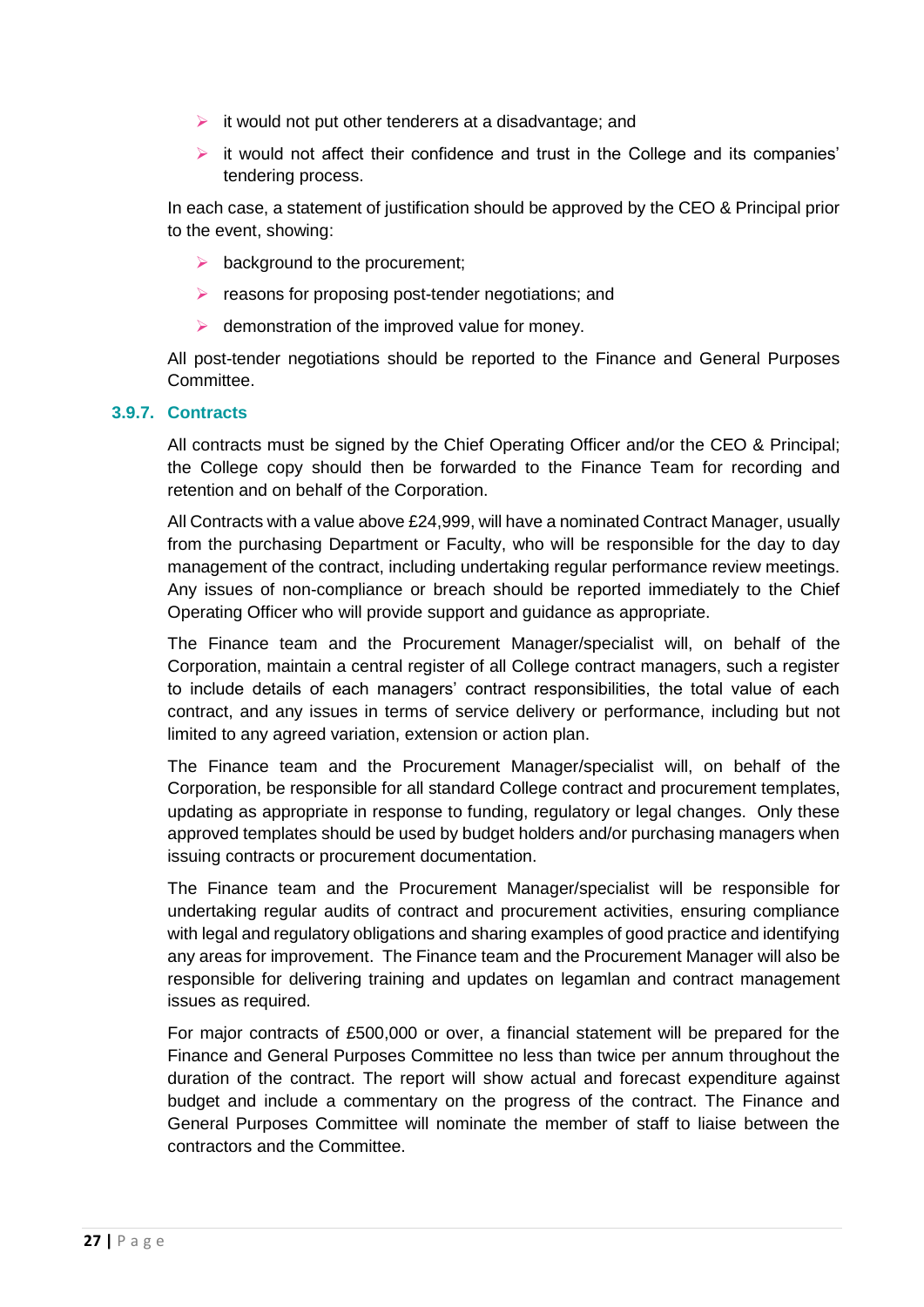#### **3.9.8. Receipt of goods**

All goods shall be received at designated receipt and distribution points. They shall be checked for quantity and/or weight and inspected for quality and specification. A delivery note shall be obtained from the supplier at the time of delivery and signed by the person receiving the goods, in goods received bay.

If the goods are deemed to be unsatisfactory, the record shall be marked accordingly and the supplier immediately notified so that they can be collected for return as soon as possible. Where goods are short on delivery, the record should be marked accordingly and the supplier immediately notified.

All persons receiving goods on behalf of the College and its companies must be independent of those who negotiated prices and terms and placed the official order.

#### **3.9.9. Payment of invoices**

The procedures for making all payments shall be in a form specified by the Chief Operating Officer. The Chief Operating Officer is responsible for deciding the most appropriate method of payment for categories of invoice. Payments to UK suppliers will normally be made by BACS transfer each week. In exceptional circumstances, the Chief Operating Officer will prepare cheques manually for urgent payments.

Directors are responsible for ensuring that expenditure within their departments does not exceed funds available.

Suppliers should be instructed by the budget holder to submit invoices (preferably in electronic format E- Invoice) for goods or services to the finance (or purchasing) department. Departments that receive invoices directly must forward them immediately to the Finance Department.

Care must be taken by the budget holder to ensure that discounts receivable are obtained. Payments will only be made by the Chief Operating Officer against invoices that can be matched to a receipted order.

The Finance Department will either scan the invoice, if paper, or electronically save the file into the invoice register and send an email to the person who raised the requisition, inviting them to authorise the order.

The originator should log on to the finance system and, if satisfied with the invoice, authorise it for payment.

If the invoice varies by more than £100, then an email will be sent by the Finance Department inviting the budget holder to authorise the variation to the order by logging onto the finance system.

The originator will need to view the Invoice in the finance system and, if satisfied, approve the invoice for payment. If the invoice varies by more than  $£1,000$ , then an email will be sent by the Finance Department inviting the Chief Operating Officer to authorise the variation to order, by logging onto the finance system. If the Chief Operating Officer is satisfied, the invoice should be approved.

If the invoice is queried by the Chief Operating Officer, an email will be sent to the originator informing them that there is a query with the invoice that needs resolving. Once the query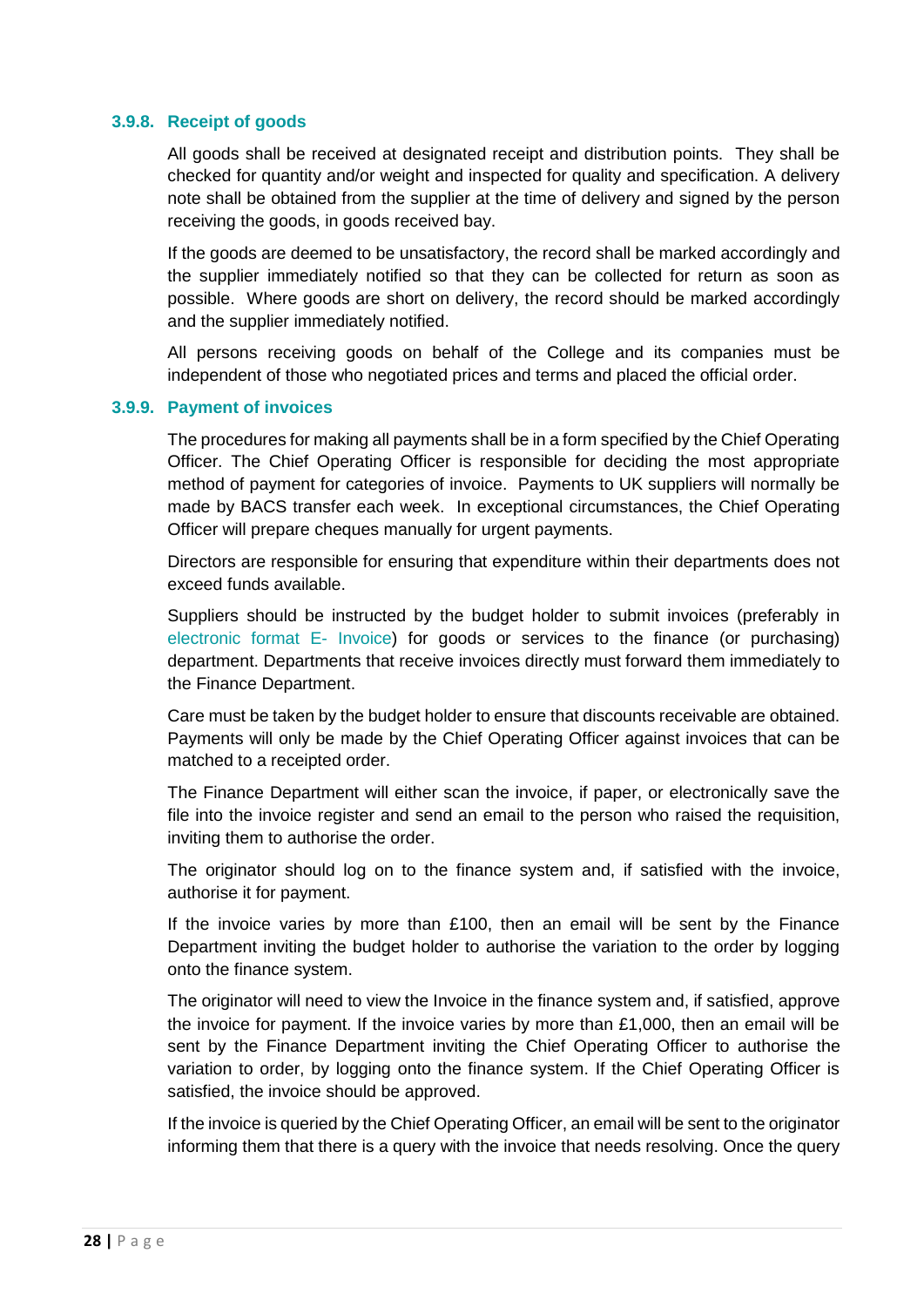is resolved, the originator needs to contact the Chief Operating Officer for the invoice to be approved.

Certification of an invoice or receipting of an electronic order will ensure that:

- $\triangleright$  the goods have been received, examined and approved with regard to quality and quantity, or that services rendered or work done is satisfactory;
- $\triangleright$  where appropriate, it is matched to the order;
- $\triangleright$  invoice details (quantity, price discount) are correct;
- $\triangleright$  the invoice is arithmetically correct;
- $\triangleright$  the invoice has not previously been passed for payment;
- $\triangleright$  where appropriate, an entry has been made on a stores record or departmental inventory; and
- $\triangleright$  an appropriate cost centre is quoted; this must be one of the cost centre codes included in the budget holder's areas of responsibility and must correspond with the types of goods or service described on the invoice.

#### **3.9.10. College debit/credit cards**

The College holds one main card, which is held in the Finance Department for use for purchase by credit card. Approval of all transactions will be required before the transaction is processed via the credit card.

The card is used for purchases that can only be made using a card, e.g. telephone or internet purchases. Staff requesting payment by card should follow the standard financial procedures, but requesting payment by card rather than cheque. The Chief Operating Officer will countersign any requests for payment and the transaction will be made by Finance Department staff, who will maintain all documentation for reconciliation with the statement.

The card is held by within the Finance Team. The card and all counterfoils must be returned to the Finance Department.

#### **3.9.11. Petty cash**

Cash should not be given to staff or students by the College.

Exceptionally, items of less than £50 may be purchased by staff who will then be reimbursed through the BACS system. However, such purchases must be authorised in advance by the budget holder and any claim for reimbursement must comply with the instructions set out in the College Financial Procedures.

The petty cash float will be reconciled weekly to cash drawn from the bank and petty cash vouchers, which will be received by the Head of Finance on a monthly basis.

#### **3.9.12. Other payments**

Payments for maintenance and other items to students on behalf of sponsoring organisations shall be made on the authority of the Chief Operating Officer, supported by detailed claims approved by the Director and the SLT member.

Individual payments under 'outward collaborative provision' contracts shall be authorised by the Chief Operating Officer. This authority shall be on the basis that the payment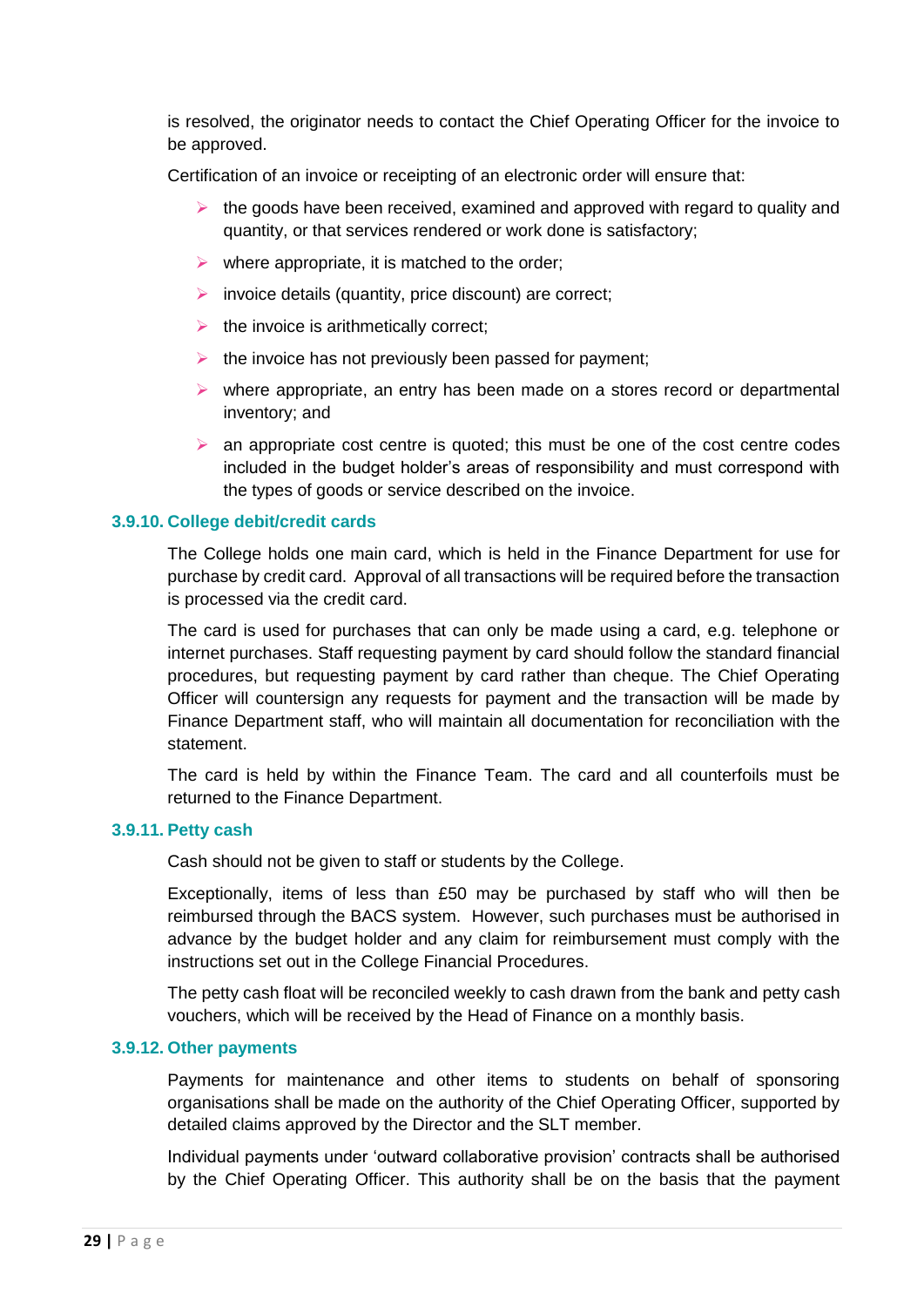represents a bona fide element of the contract which has been approved under a scheme set out by the Finance and General Purposes Committee.

#### **3.9.13. Late payment rules**

The Late Payment of Debts (Interest) Act 1998 was introduced to give small businesses the right to charge interest on late payments from large organisations and public authorities. Key points are:

- $\triangleright$  small businesses can charge interest on overdue invoices;
- interest is chargeable on sales made after 1 November 1998;
- $\triangleright$  the rate of interest is currently 8% per annum above the official daily rate of the Bank of England;
- $\triangleright$  the Act also applies to overseas organisations; and
- $\triangleright$  the College can be sued for non-payment.

In view of the penalties in this Act, the Corporation requires that invoices must be passed for payment as soon as they are received.

#### **3.9.14. Travel and subsistence**

Members of the Corporation will be reimbursed for the cost of UK travel and subsistence essential to the conduct of College business, in line with rates agreed for staff. Any travel claims made will be processed under the rules of the Inland Revenue and the dispensation rights allowed.

Overseas travel expenses must be agreed in advance of the date of travel, approved appropriately by an SLT member and reported to the Corporation. The cost of overseas travel to date will be incorporated in the monthly management accounts presented to the Members of the Corporation.

Claims by Corporation Members will be authorised by the Chief Operating Officer.

Staff will be reimbursed for the cost of UK travel and subsistence via the BACS system essential to the conduct of College business in line with the current local agreements. However, travel and other expenses should not be incurred without the prior knowledge and agreement of the budget holder.

Claims for reimbursement must be submitted monthly and strictly with receipts; the Members of the Corporation reserve the right not to reimburse claims for travel and subsistence which are submitted two months or more after the date of travel and without receipts of purchase.

Claims by all staff, including Senior Postholders, will normally be authorised by the appropriate budget holder. However, claimants may not authorise their own expenses. In these circumstances the Chair, CEO & Principal, or the Chief Operating Officer may authorise claims.

#### **3.9.15. Giving hospitality**

Staff entertaining guests from outside bodies at lunch time should normally use the College's catering facilities. Where this is not the case, reasons must be stated when submitting a claim for reimbursement.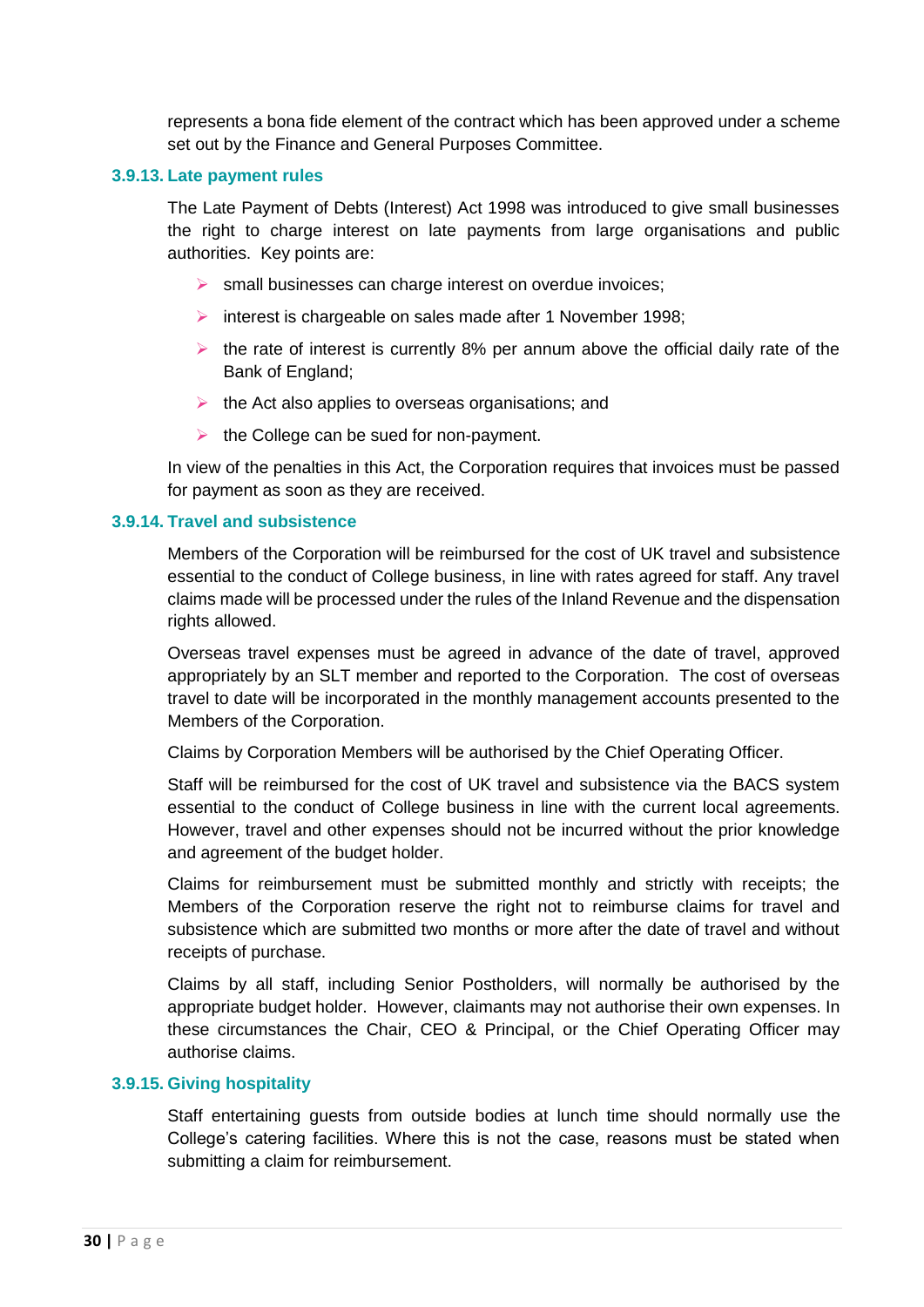#### <span id="page-30-0"></span>**3.10. PAY EXPENDITURE**

#### **3.10.1. Monitoring integrity of data**

Once all staff details have been entered on the payroll system, the following must be confirmed in order to validate and ratify data collection:

- a) Names and cost centres by cost centre managers.
- b) Names and salaries by Human Resources Department.
- c) Personal and bank details by each member of staff.

(a) and (b) will continue to be carried out annually as part of the budget preparation process. (c) will continue to be carried out annually immediately prior to the external audit.

#### **3.10.2. Additional staff**

After 3.10.1. has been carried out, new staff may only be added to the payroll with the written authority of the Director of Human Resources following College payroll/personnel procedures, including the raising of appropriate justifications and supporting documentation.

#### **3.10.3. Changes to pay rates**

Changes to pay rates may only be made with the written authority of the Director of Human Resources following payroll/personnel procedures, including the raising of appropriate justifications and supporting documentation.

#### **3.10.4. Additional payments**

Overtime will only be paid on the written authority of the budget holder subject to funds available following College payroll/personnel procedures. All overtime must be approved in advance by the relevant SLT member.

Expenses will only be paid on the written authority of the budget holder following College payroll/personnel procedures.

Any other additional payments must be authorised in writing by the budget holder, the Chief Operating Officer and the Director of Human Resources.

#### **3.10.5. Changes to tax codes and rates**

Changes to tax codes and rates may only be made on the written request of the HM Revenue and Customs.

#### **3.10.6. Changes to NI Codes and Contribution Rates**

Changes to NI Codes and rates may only be made in line with the HM Revenue and Customs.

#### **3.10.7. Changes to cost centres**

Changes to cost centre codes may only be made with the written approval of the Director of Human Resources and both the cost centre managers concerned, in line with the justification form, and the agreed rules between the Finance Department and the Human Resources Department.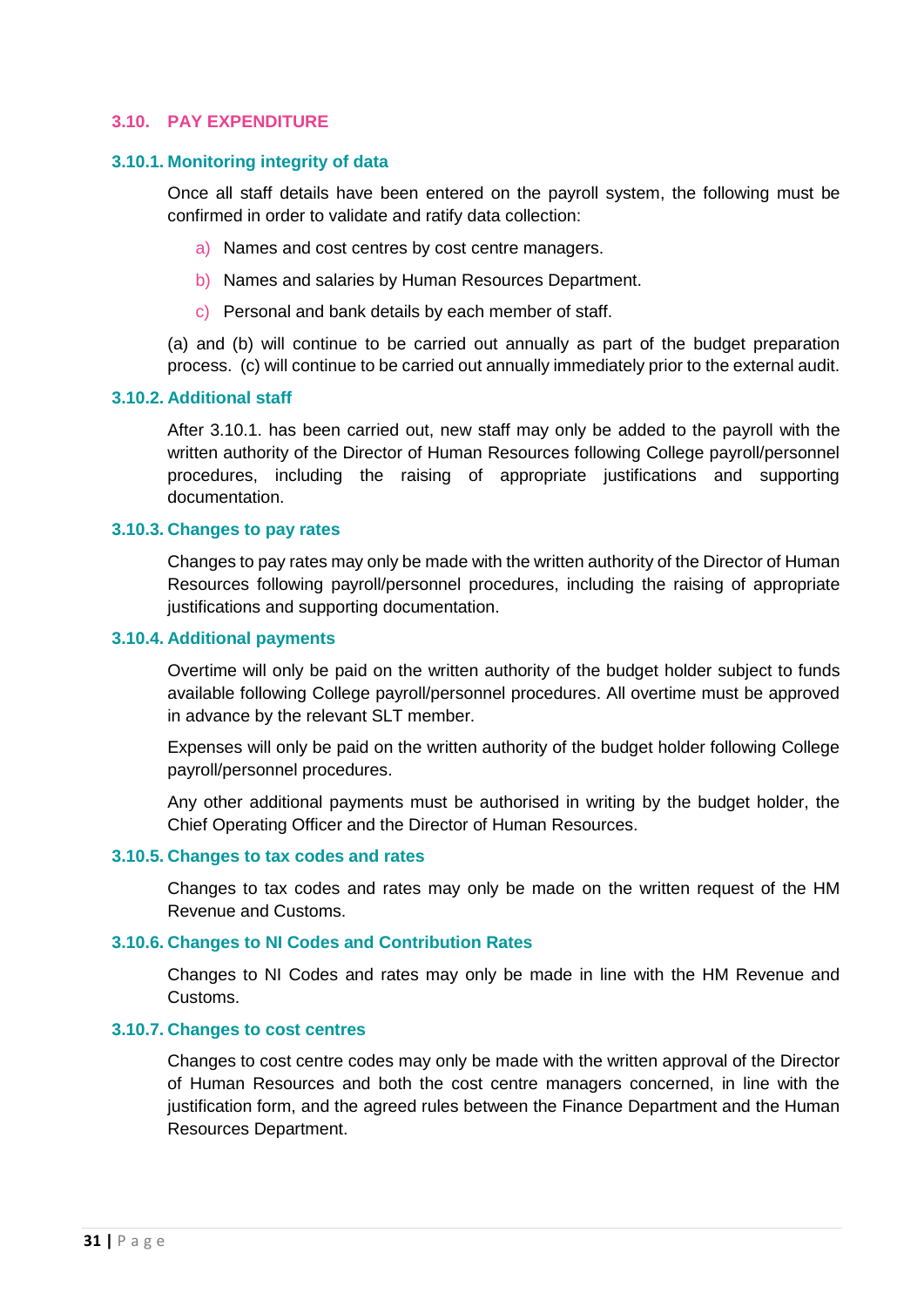#### **3.10.8. Staff resignations**

Leaving dates may only be entered on the system with the written authority of the Director of Human Resources following College payroll/personnel procedures.

#### **3.10.9. Deleting staff pay records**

After 3.10.1 has been carried out, no staff pay records may be deleted from the system without the prior written approval of the Director of Human Resources and the Chief Operating Officer.

#### **3.10.10. Security of documentation**

All documentation relating to pay will be kept securely for a minimum of seven years after the staff member has left the employment of the College.

#### **3.10.11. Changes to deductions**

Changes to deductions other than statutory may only be made with the written authority of the member of staff concerned following College payroll/personnel procedures and/or an authority to whom they have given signed acceptance.

#### **3.10.12. Confidentiality**

All staff personnel pay and expenses information is strictly confidential. Information may only be given to people or organisations outside the College if required by law or authorised by the member of staff concerned (or their legal representative).

Pay and expenses information will only be given to other College staff, at an appropriate level, in order to provide essential financial information for College financial management.

#### **3.10.13. Payment to staff**

Payment will be made to staff by direct credit to banks or building society accounts if covered by BACS.

Cheques to staff will be paid only in the event of a problem with the BACS system or where interim payments or final payments are occasionally required.

Payment by cash should only be made in the event of an emergency, and with the express agreement of the Chief Operating Officer.

# **3.10.14. BACS authority**

Payment via BACS will only be confirmed by the Payroll Manager after the monthly reconciliations have been checked and approved by the Director of Human Resources and approved by the Chief Operating Officer.

The detailed reconciliation checks are shown in the College payroll procedures.

# **3.10.15. Monthly reports**

Before the last day of each month payroll details will be passed to the Head of Finance for entering on the finance computer system.

#### **3.10.16. Statutory returns and pension**

Statutory returns will be prepared by the Payroll Manager and reviewed by the Director of Human Resources and before despatch.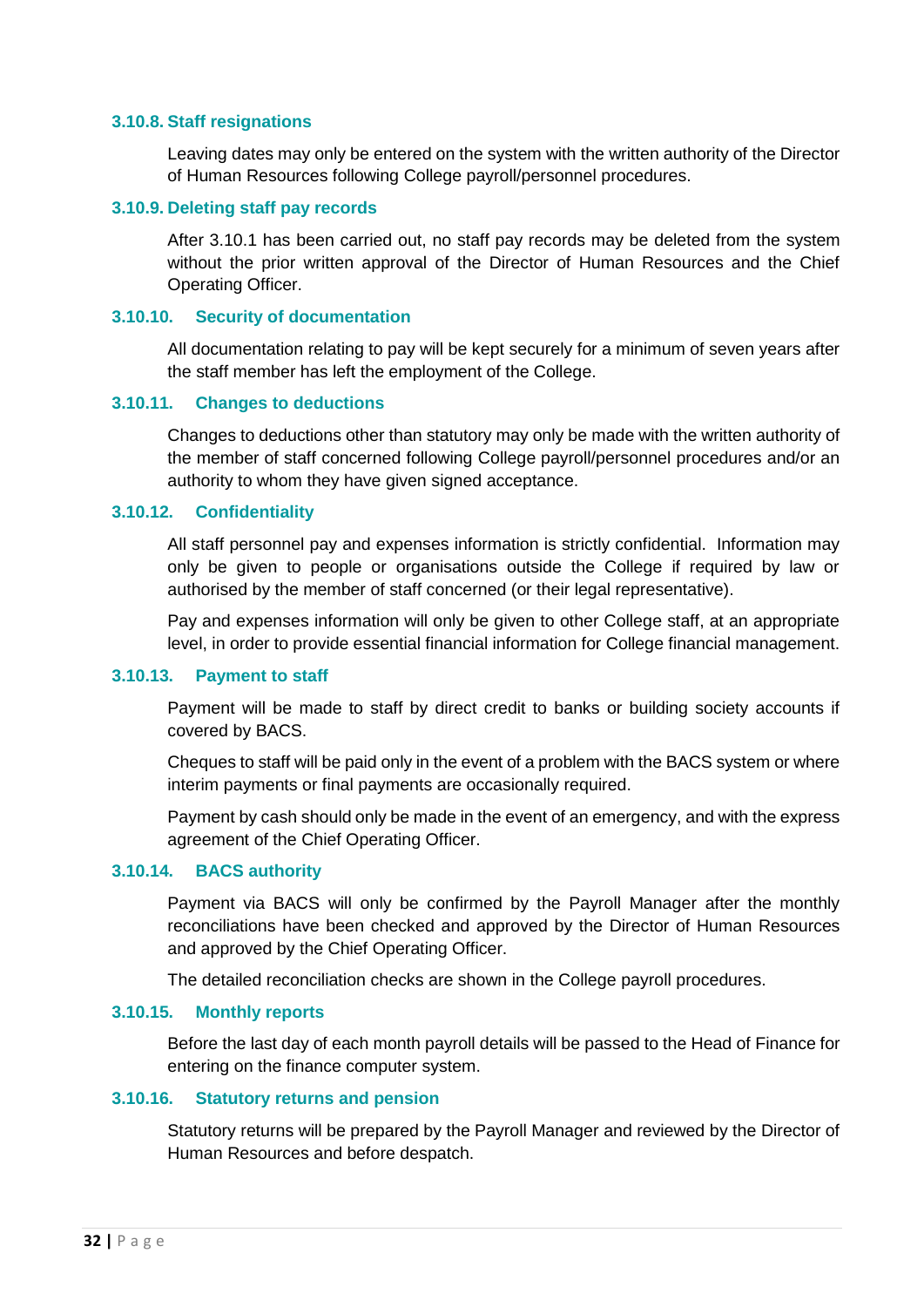#### <span id="page-32-0"></span>**3.11. ASSETS**

#### **3.11.1. Land, buildings, fixed plant and machinery**

The purchase, mortgage, lease or rent of land, buildings or fixed plant can only be undertaken with authority from the Corporation and with reference to funding body requirements where exchequer-funded assets or exchequer funds are involved.

#### **3.11.2. Fixed asset register**

The Chief Operating Officer, with his/her representative in the Finance Team, is responsible for maintaining the College and its companies' register of land, buildings, fixed plant and machinery. Directors will provide the Chief Operating Officer with any information he or she may need to maintain the register.

#### **3.11.3. Inventories**

Directors are responsible for maintaining inventories, in a form prescribed by the Chief Operating Officer, for all plant, equipment, furniture and stores in their departments.

Inventories must be checked at least annually as described in the College's detailed financial procedures.

When transferring equipment etc between departments, a transfer record must be kept and the inventories amended accordingly.

#### **3.11.4. Stocks and stores**

Directors are responsible for establishing adequate arrangements for the custody and control of stocks and stores within their departments. The systems used for stores accounting in departments must have the approval of the Chief Operating Officer.

Directors are responsible for ensuring that regular inspections and stock checks are carried out. Stocks and stores of a hazardous nature should be subject to appropriate security checks.

Those Directors whose stocks require valuation in the balance sheet must ensure that the stock-taking procedures in place have the approval of the Chief Operating Officer and that instructions to appropriate staff within their departments are issued in accordance with advice contained in the College's detailed financial procedures.

#### **3.11.5. Safeguarding assets**

Directors are responsible for the care, custody and security of the buildings, stock, stores, furniture, cash, etc under their control. They will consult the Chief Operating Officer in any case where security is thought to be defective or where it is considered that special security arrangements may be needed.

Assets owned by the College and its companies shall, so far as is practical, be effectively marked to identify them as College property.

#### **3.11.6. Personal use**

Assets owned or leased by the College and its companies shall not be subject to personal use without proper authorisation from the Chief Operating Officer.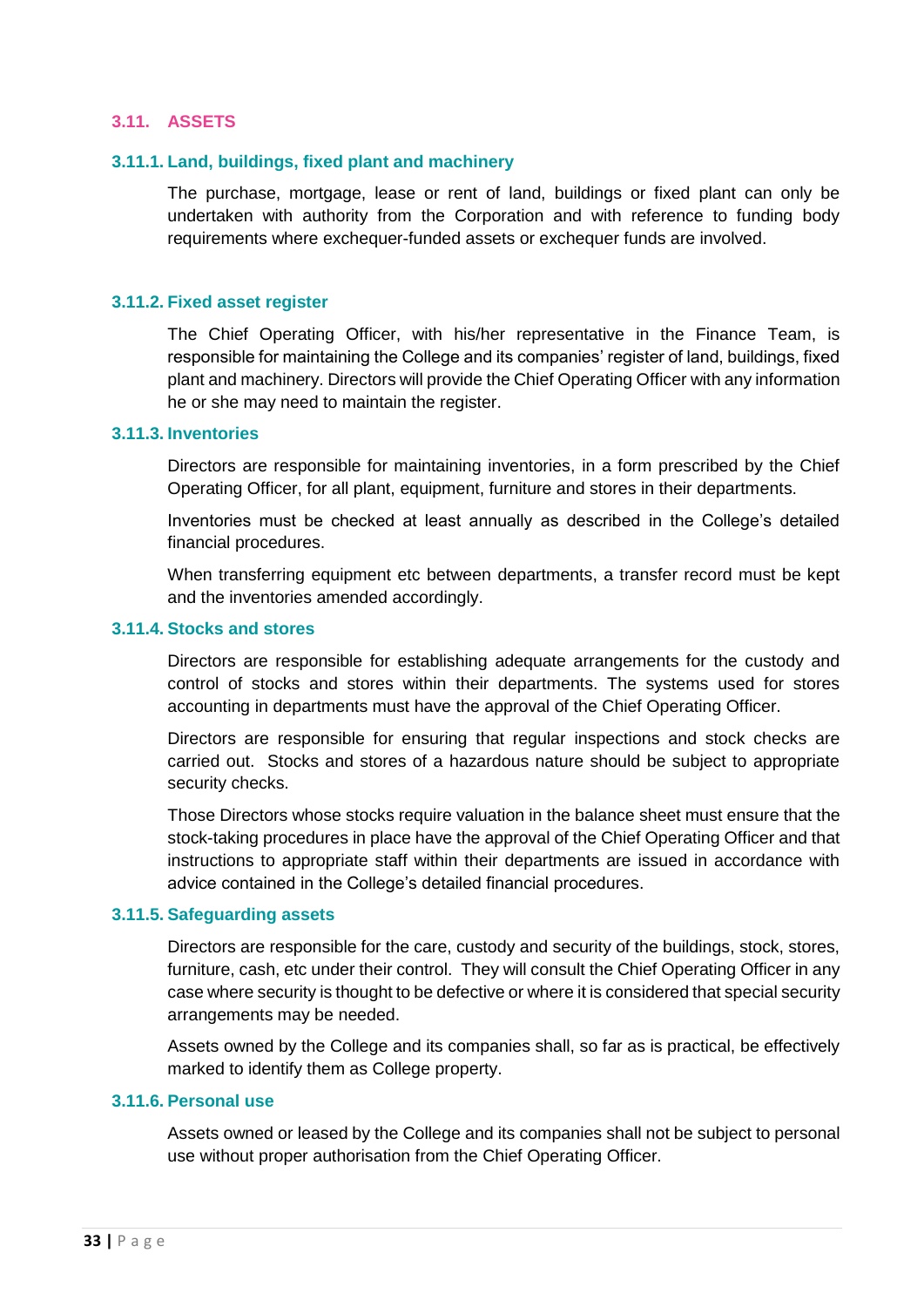#### **3.11.7. Asset disposal**

Staff must advise the Chief Operating Officer in writing of any College assets which they wish to sell or otherwise dispose of.

If satisfactory evidence is given that the asset is of no further use to the College, arrangements for sale/disposal may be made in line with current College procedures and health and safety legislation.

#### <span id="page-33-0"></span>**3.12. OTHER**

### **3.12.1. Insurance**

The Chief Operating Officer is responsible for the College's insurance arrangements, including the provision of advice on the types of cover available. As part of the overall risk management strategy, all risks will have been considered and those most effectively dealt with by insurance cover will have been identified. This is likely to include important potential liabilities and provide sufficient cover to meet any potential risk to all assets. This portfolio of insurances will be considered and approved by the Finance and General Purposes Committee on an annual basis.

All staff using their own vehicles on behalf of the College and its companies shall maintain appropriate insurance cover for business use.

#### **3.12.2. Companies and joint ventures**

In certain circumstances, it may be advantageous to the College to establish a company or a joint venture to undertake services on behalf of the College. Any member of staff considering the use of a company or a joint venture must first seek the advice of the Chief Operating Officer, who should have due regard to guidance issued by the funding body.

The specific powers of further education corporations are set out in Sections 18 (principal powers) and 19 (supplementary powers) of the 1992 Act as amended by the Learning and Skill Act 2000, the Further Education and Training Act 2007 and the Apprenticeships, Skills, Children and Learning Act 2009, a College needs the prior approval of the funding body before a company or a joint venture can be established. The Corporation is responsible for ensuring that the required procedures are followed. The process involved in forming a company or a joint venture and arrangements for monitoring and reporting on the activities of these undertakings are documented in the College's financial procedures.

It is the responsibility of the Corporation to establish the shareholding arrangements and appoint directors of companies wholly or partly owned by the College. These and other arrangements will be set out in a memorandum of understanding.

The directors of companies where the College is the majority shareholder must submit, via the Finance and General Purposes Committee, an annual report to the Corporation. They will also submit business plans or budgets as requested to enable the Committee to assess the risk to the College. The College's internal and external auditors shall also be appointed to such companies.

Where the College is the majority shareholder in a company, the funding body requires that the company's financial year must be consistent with that of the College.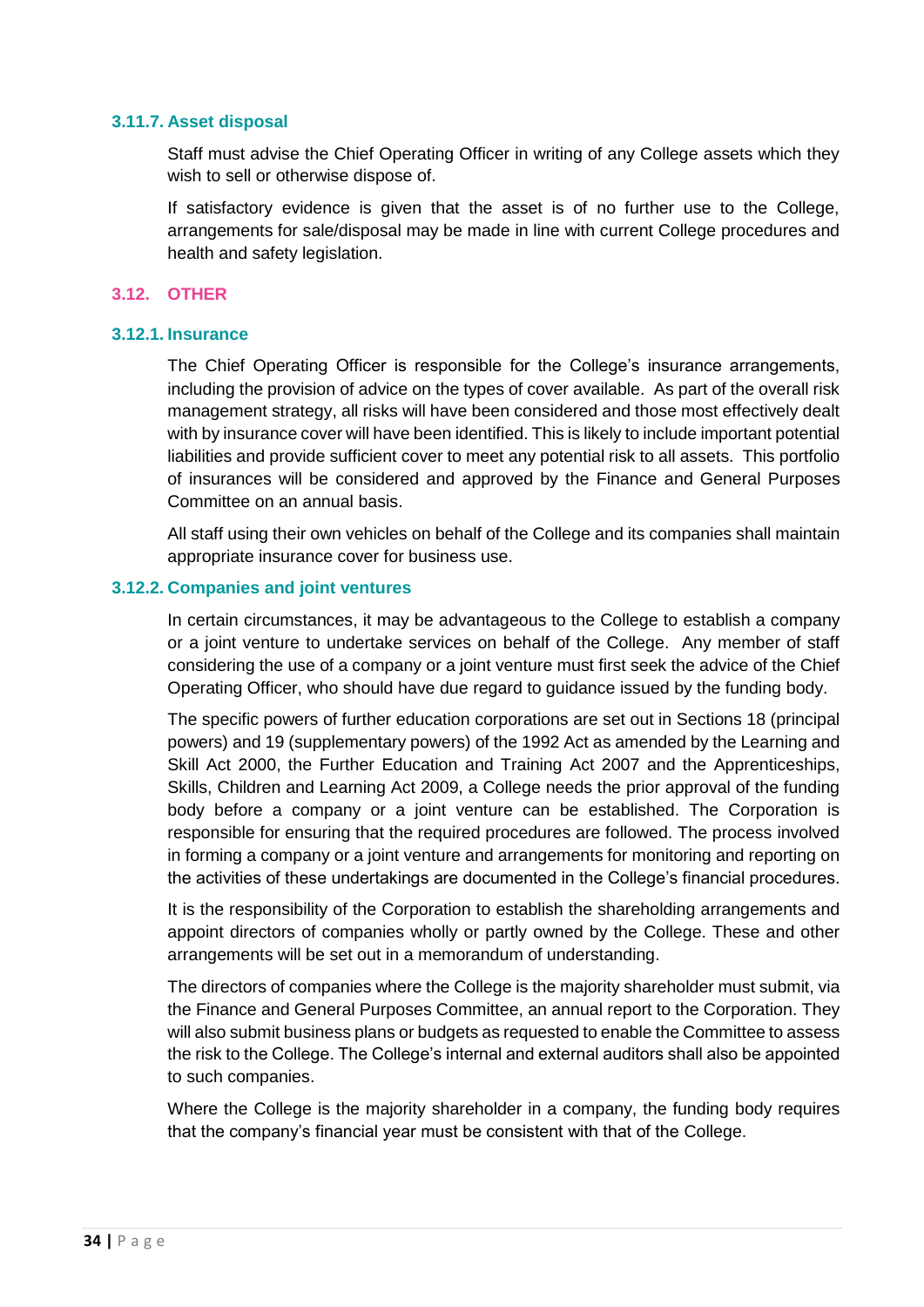#### **3.12.3. Security**

Keys to safes or other similar containers are to be carried on the person of those responsible at all times. The loss of such keys must be reported to the Chief Operating Officer immediately.

An officer shall be responsible for maintaining proper security and privacy of information held on the College's computer network. Appropriate levels of security will be provided, such as passwords for networked PCs together with restricted physical access for network servers. Information relating to individuals held on computer will be subject to the provisions of the General Data Protection Regulation (GDPR) 2018. A data protection officer shall be nominated to ensure compliance with GDPR and the security of documents.

The Clerk to the Corporation is responsible for the safekeeping of official and legal documents relating to the College and its companies. Signed copies of deeds, leases, agreements and contracts must be forwarded to the Chief Operating Officer. All such documents shall be held in an appropriately secure, fireproof location and copies held at a separate location.

#### **3.12.4. Password and access control**

Password and access control is the responsibility of the Director of IT Services, who will maintain a detailed written dated record of all path names and descriptions clearly identifying which staff have access. Any amendments to access must be authorised in writing by the Chief Operating Officer.

The Director of IT Services will be advised by the Director of Human Resources of all staff leavers so that they can delete their access and passwords to all finance and payroll systems.

#### **3.12.5. Back-up and security of data**

It is the responsibility of the IT Services Department to ensure that a back-up is taken at least daily, stored on site and in the cloud.

#### **3.12.6. Changes to systems**

Any proposed changes to existing computer systems must be documented by the Director of IT Services and approved by the Chief Operating Officer in writing before implementation.

#### **3.12.7. New systems**

All computer systems which are to be used for the maintenance of statutory financial information, including payroll, will be tested to ensure that the necessary controls exist to comply with security of data and access.

#### **3.12.8. Finance codes**

Once the Chart of Accounts has been set out, no new codes may be added to or deleted from the system without authority of the Chief Operating Officer.

Cost Centre and Expenditure codes entered on the payroll system must be consistent with the Chart of Accounts.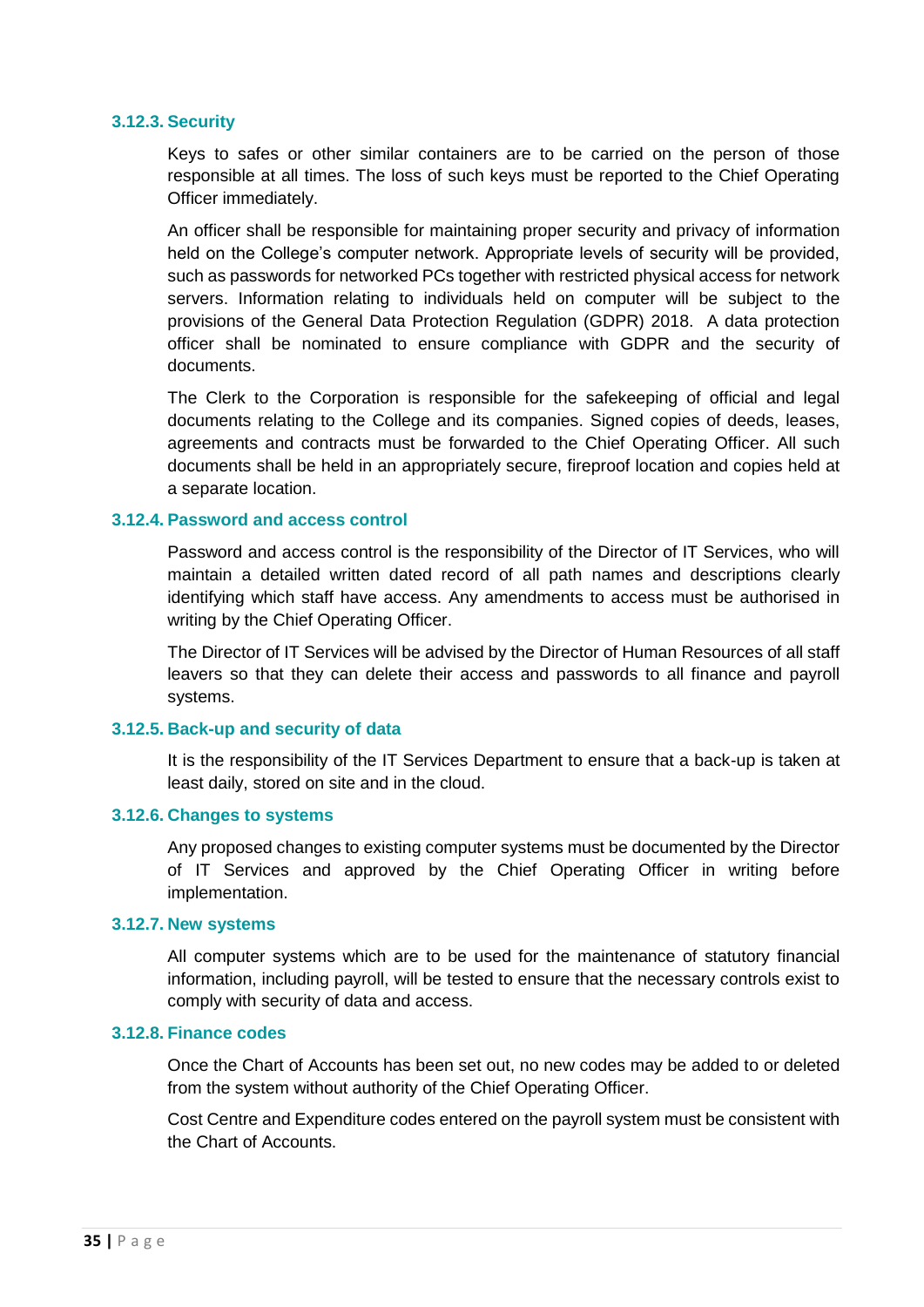# <span id="page-35-0"></span>**3.13. APPENDICES**

| Appendix A | Committee Structure                                                                                                        |
|------------|----------------------------------------------------------------------------------------------------------------------------|
| Appendix B | Terms of Reference – Finance and General Purposes Committee                                                                |
| Appendix C | Terms of Reference - Audit Committee                                                                                       |
| Appendix D | Key Contacts in Finance Department                                                                                         |
| Appendix E | The Seven Principles of Public Life from the Report of the<br>Committee for<br>Standards in Public Life (The Nolan Report) |
| Appendix F | Internal Audit Responsibilities                                                                                            |
| Appendix G | Electronic Purchase Order Processing of Goods/Services                                                                     |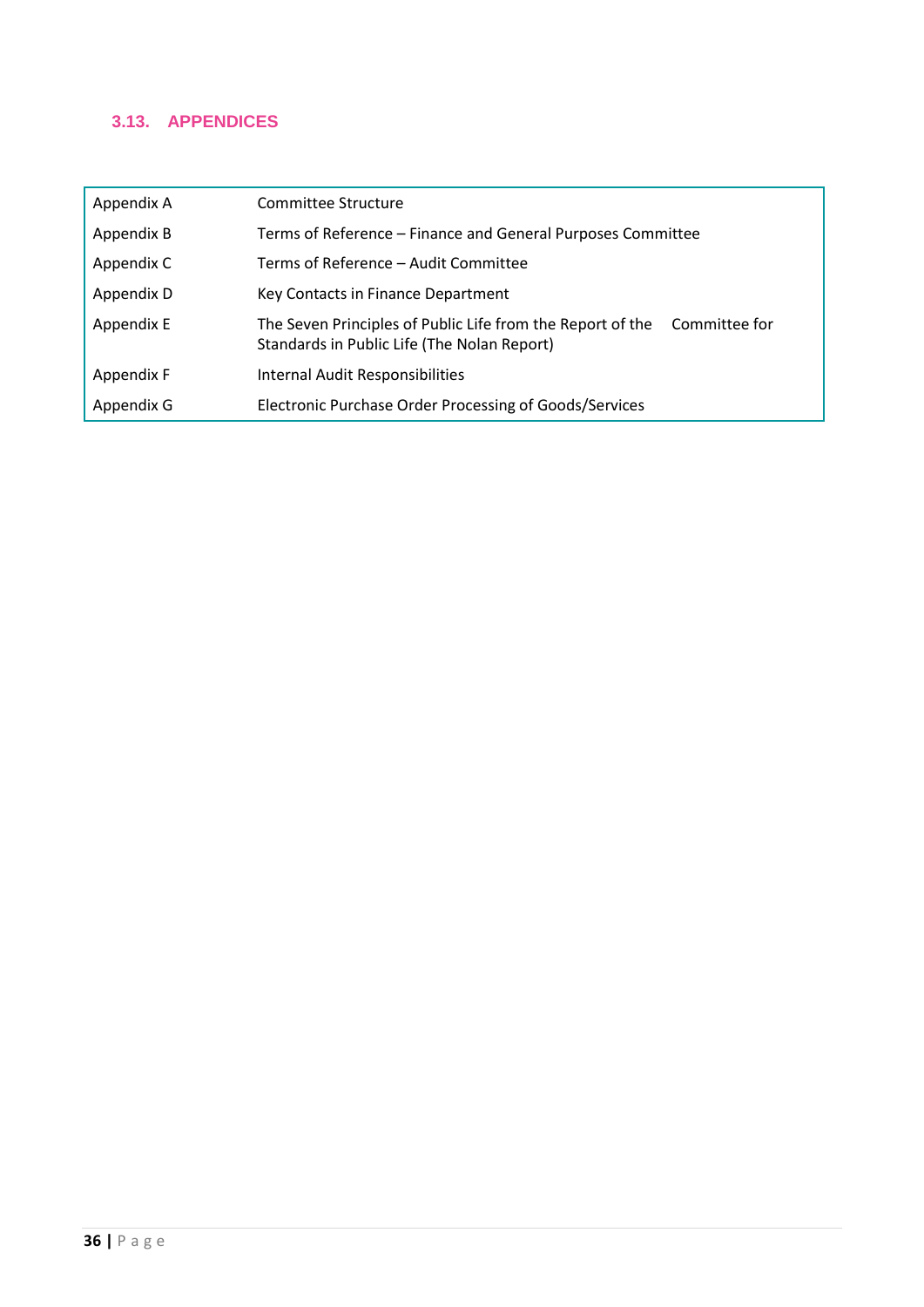#### <span id="page-36-0"></span>**APPENDIX D - Key Contacts in Finance Department**

#### **Chief Operating Officer**

The Chief Operating Officer is a member of the Senior Management Team, responsible for the Finance Department. Any problems relating to the functions detailed below should, in the first instance, be referred to the relevant manager. However, should any problems be unresolved, or have an unsatisfactory outcome, the Chief Operating Officer should be advised. Should any staff have any ideas about improving the services provided by the Finance Department, then the Chief Operating Officer would be glad to hear them.

#### **Head of Finance**

The Head of Finance is responsible for the day to day operations in the Finance Department. This covers income, expenditure, budget and bank accounts for all areas of the College, including the College companies. Enquiries in the first instance should be made to the section responsible for your area of concern (see organisation chart), but refer to the Head of Finance if you are unsure as to whom you should see, or if your request covers more than one section.

#### **Finance Department**

<span id="page-36-1"></span>Org Chart – to be confirmed.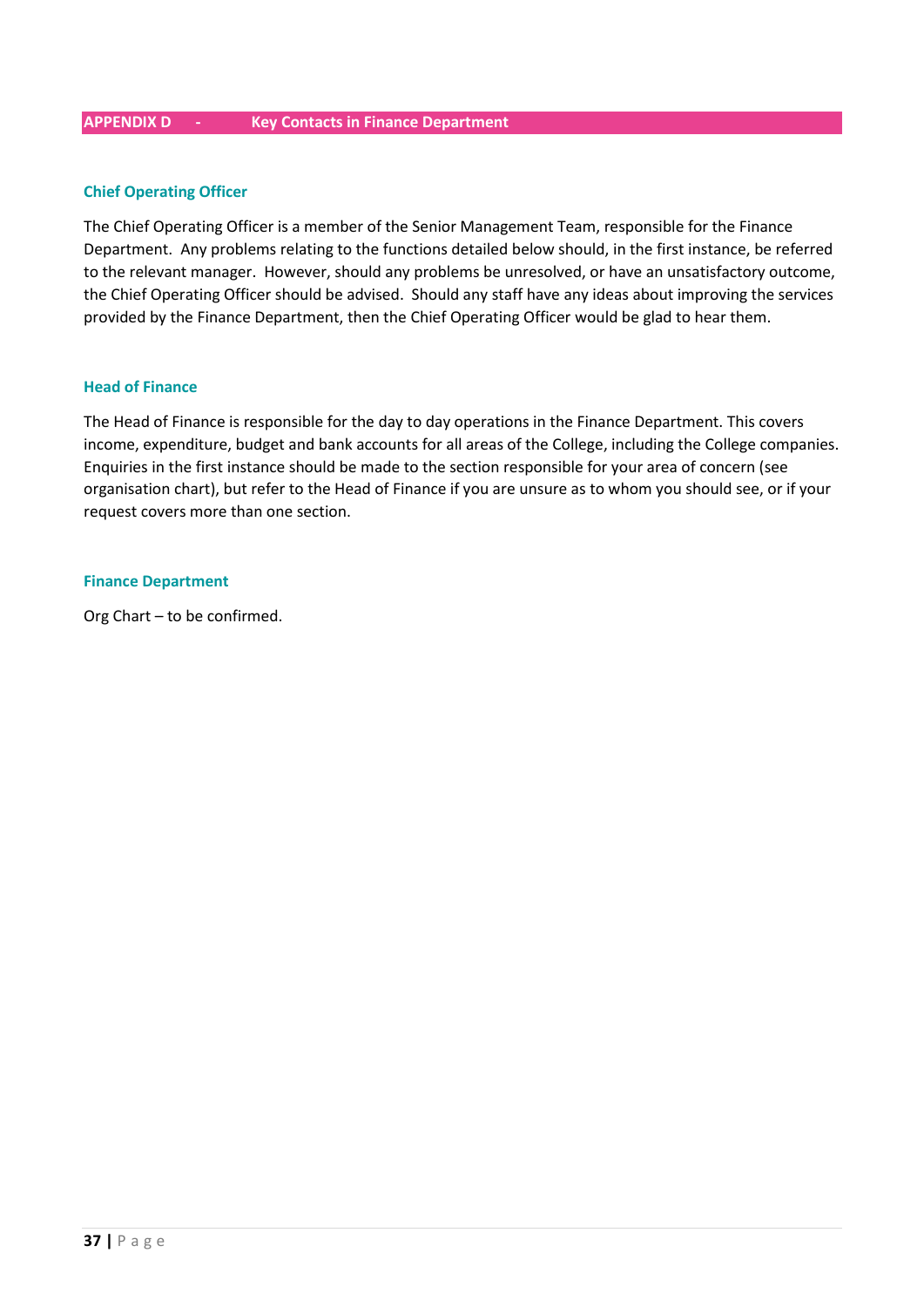<span id="page-37-0"></span>Internal auditors will be required to adopt the Public Sector Internal Audit Standards (PSIAS).

The prime responsibility of the internal audit service is to provide the Corporation with assurance on the adequacy and effectiveness of the risk management, control and governance processes. Responsibility for risk management, control and governance processes remains fully with management, who should recognise that internal audit can only provide 'reasonable assurance' and cannot provide any guarantee against material errors, loss or fraud. Internal audit also plays a valuable role in helping management to improve systems of risk management, control and governance processes and so to reduce the potential effects of any significant risks faced by the College. Risk assessment provides the opportunity for internal audit work to be efficient and focused. It does not necessarily imply that internal audit activity has to be increased.

Internal audit can also provide independent and objective consultancy advice specifically to help management improve the risk management, control and governance processes. In such circumstances, internal auditors apply their professional skills in a systematic and disciplined way to contribute to the achievement of corporate objectives. Such advisory work contributes to the opinion that internal audit provides on the overall adequacy and effectiveness of risk management, control and governance processes.